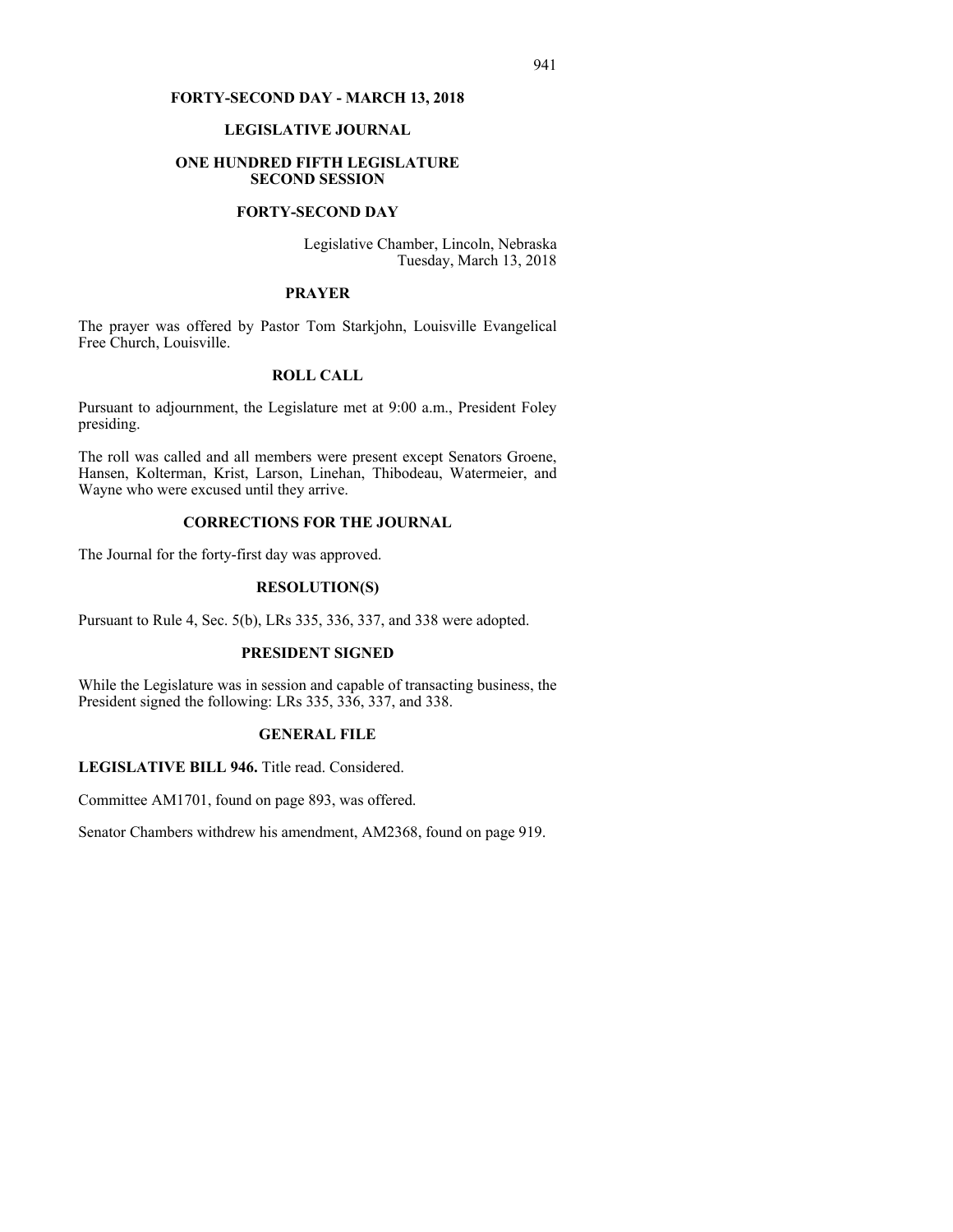Senator Chambers offered the following motion: MO254 Bracket until April 18, 2018.

Senator Chambers moved for a call of the house. The motion prevailed with 13 ayes, 2 nays, and 34 not voting.

Senator Chambers requested a roll call vote on the motion to bracket.

Voting in the affirmative, 2:

Erdman Wayne

Voting in the negative, 41:

| Albrecht         | Crawford | Hilkemann   | Morfeld        | Vargas     |
|------------------|----------|-------------|----------------|------------|
| Baker            | Ebke     | Howard      | Murante        | Walz       |
| <b>Blood</b>     | Friesen  | Hughes      | Ouick          | Watermeier |
| Bolz             | Geist    | Kolowski    | Riepe          | Williams   |
| <b>Bostelman</b> | Groene   | Kolterman   | Scheer         | Wishart    |
| <b>Brasch</b>    | Halloran | Kuehn       | Schumacher     |            |
| <b>Brewer</b>    | Hansen   | Linehan     | Smith          |            |
| <b>Briese</b>    | Harr     | Lowe        | <b>Stinner</b> |            |
| <b>Clements</b>  | Hilgers  | McCollister | Thibodeau      |            |

Present and not voting, 3:

| Chambers | Krist | Pansing Brooks |
|----------|-------|----------------|
|----------|-------|----------------|

Excused and not voting, 3:

The Chambers motion to bracket failed with 2 ayes, 41 nays, 3 present and not voting, and 3 excused and not voting.

The Chair declared the call raised.

Senator Chambers offered the following motion: MO255 Reconsider the vote taken to bracket.

Senator Chambers moved for a call of the house. The motion prevailed with 9 ayes, 3 nays, and 37 not voting.

Senator Chambers requested a roll call vote on the motion to reconsider.

Voting in the affirmative, 3: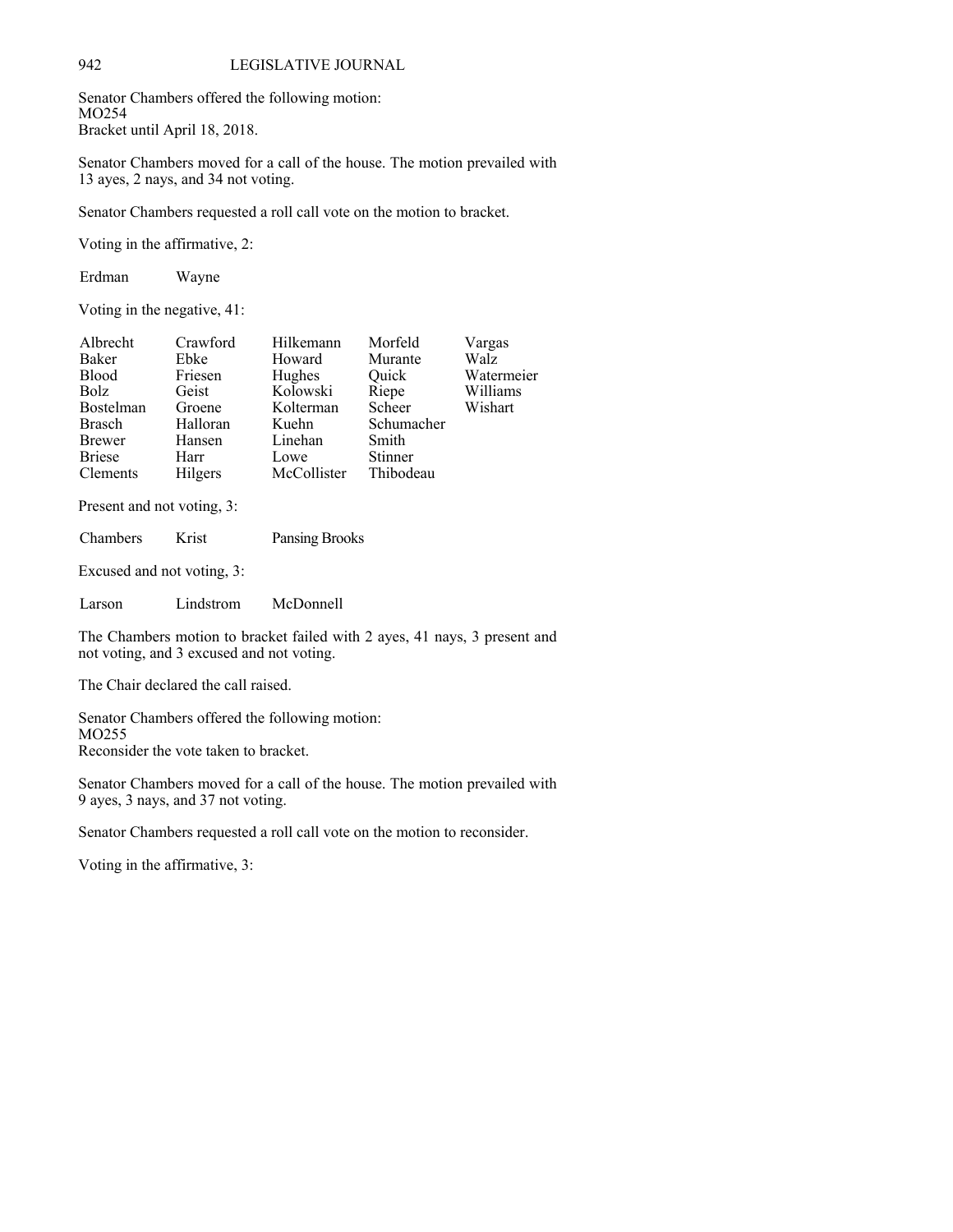Chambers Erdman Wayne

Voting in the negative, 42:

| Albrecht         | Crawford | Hilkemann | Lowe                   | <b>Stinner</b> |
|------------------|----------|-----------|------------------------|----------------|
| Baker            | Ebke     | Howard    | McCollister            | Thibodeau      |
| <b>Blood</b>     | Friesen  | Hughes    | McDonnell              | Vargas         |
| Bolz             | Geist    | Kolowski  | Morfeld                | Walz           |
| <b>Bostelman</b> | Groene   | Kolterman | Murante                | Williams       |
| <b>Brasch</b>    | Halloran | Kuehn     | Pansing Brooks Wishart |                |
| <b>Brewer</b>    | Hansen   | Larson    | Quick                  |                |
| <b>Briese</b>    | Harr     | Lindstrom | Riepe                  |                |
| <b>Clements</b>  | Hilgers  | Linehan   | Smith                  |                |

Present and not voting, 2:

Krist Schumacher

Excused and not voting, 2:

Scheer Watermeier

The Chambers motion to reconsider failed with 3 ayes, 42 nays, 2 present and not voting, and 2 excused and not voting.

The Chair declared the call raised.

Senator Chambers requested a roll call vote on the committee amendment.

The committee amendment was adopted with 37 ayes, 9 nays, 2 present and not voting, and 1 excused and not voting.

Pending.

### **RESOLUTION(S)**

## **LEGISLATIVE RESOLUTION 346.** Introduced by McDonnell, 5.

 WHEREAS, on March 15, 2002, the Honorable Timmy Conway, as Lord Mayor of Naas, County Kildare, Ireland, oversaw the successful twinning of Naas and Omaha as sister cities in partnership with Omaha Mayor Mike Fahey; and

 WHEREAS, in 2018, the Honorable Timmy Conway has returned to Nebraska, with his grandson Tadhg, to celebrate the success of the Omaha-Naas sister city relationship with his many friends in Nebraska; and

 WHEREAS, the Honorable Timmy Conway has served with distinction as a seanadóir (senator) in the Seanad Éireann (Senate of Ireland); and

WHEREAS, the Honorable Timmy Conway has also served with distinction as Chair of the Kildare County Council; and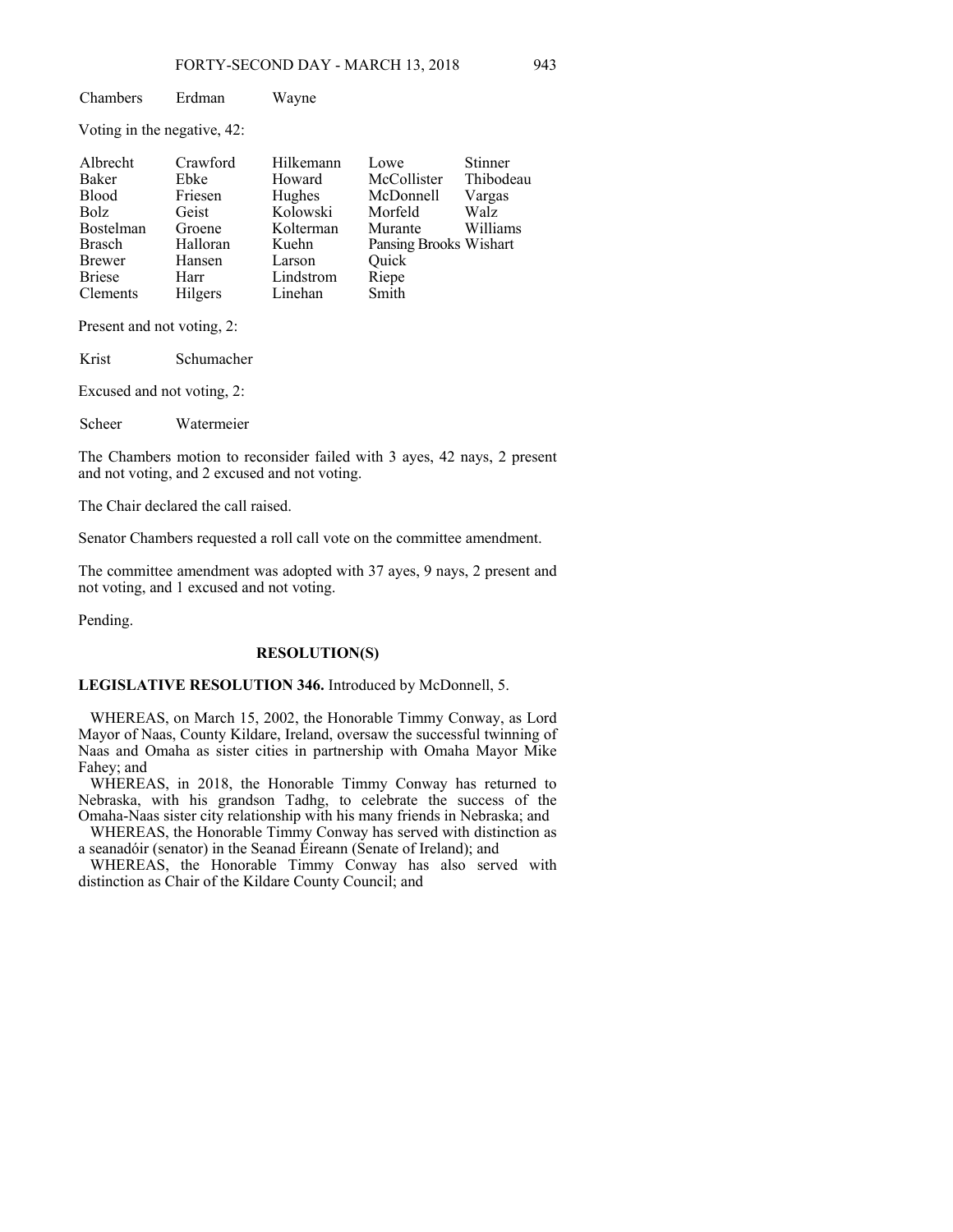WHEREAS, the Honorable Timmy Conway has served as a gracious host to countless Nebraskans travelling to Naas, including several members of the Nebraska Unicameral Legislature; and

 WHEREAS, the Honorable Timmy Conway has facilitated numerous official tours, cultural conferences, and trade missions with a wide array of Nebraska groups, governmental subdivisions, educational institutions, and businesses; and

 WHEREAS, the Honorable Timmy Conway has been awarded the Key to the City of Omaha, honorary Nebraska citizenship, and numerous other honors in recognition of his tireless work to foster close, friendly, and productive personal, professional, and governmental ties between Ireland and Nebraska.

 NOW, THEREFORE, BE IT RESOLVED BY THE MEMBERS OF THE ONE HUNDRED FIFTH LEGISLATURE OF NEBRASKA, SECOND SESSION:

 1. That the Legislature welcomes Nebraska's adopted son, the Honorable Timmy Conway, back to our great state.

 2. That the Legislature recognizes Saturday, March 17, 2018, as Timmy Conway Day in the State of Nebraska.

Laid over.

### **AMENDMENT(S) - Print in Journal**

Senator Friesen filed the following amendment to LB993: AM2385

(Amendments to Standing Committee amendments, AM1908) 1 1. On page 10, strike beginning with "pursuant" in line 30 through 2 line 31.

3 2. On page 11, line 1, strike "regulation".

## **COMMITTEE REPORT(S)**

Government, Military and Veterans Affairs

**LEGISLATIVE BILL 694.** Placed on General File. **LEGISLATIVE BILL 749.** Placed on General File. **LEGISLATIVE BILL 786.** Placed on General File.

(Signed) John Murante, Chairperson

## **GENERAL FILE**

**LEGISLATIVE BILL 946.** Senator Chambers offered the following motion: MO257 Indefinitely postpone.

Senator Chambers moved for a call of the house. The motion prevailed with 12 ayes, 8 nays, and 29 not voting.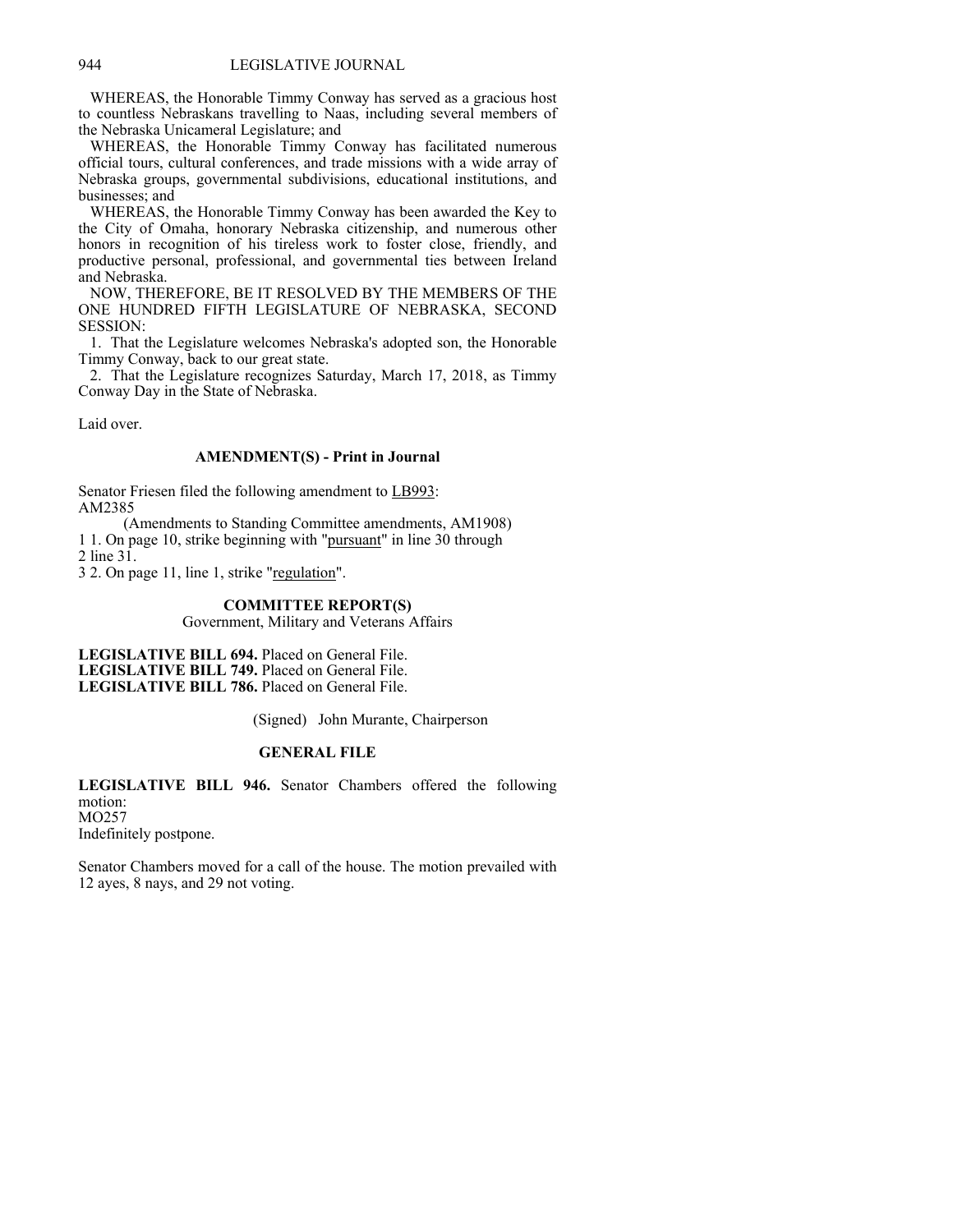Senator Chambers requested a roll call vote on the motion to indefinitely postpone.

Voting in the affirmative, 0.

Voting in the negative, 43:

| Albrecht         | Crawford | Hilkemann | McCollister          | <b>Stinner</b> |
|------------------|----------|-----------|----------------------|----------------|
| <b>Baker</b>     | Ebke     | Howard    | McDonnell            | Thibodeau      |
| <b>Blood</b>     | Friesen  | Hughes    | Morfeld              | Vargas         |
| <b>Bolz</b>      | Geist    | Kolowski  | Murante              | Walz           |
| <b>Bostelman</b> | Groene   | Kolterman | Pansing Brooks Wayne |                |
| <b>Brasch</b>    | Halloran | Kuehn     | Quick                | Williams       |
| <b>Brewer</b>    | Hansen   | Lindstrom | Scheer               | Wishart        |
| <b>Briese</b>    | Harr     | Linehan   | Schumacher           |                |
| <b>Clements</b>  | Hilgers  | Lowe      | Smith                |                |

Present and not voting, 3:

Chambers Erdman Krist

Absent and not voting, 1:

Riepe

Excused and not voting, 2:

Larson Watermeier

The Chambers motion to indefinitely postpone failed with 0 ayes, 43 nays, 3 present and not voting, 1 absent and not voting, and 2 excused and not voting.

The Chair declared the call raised.

Senator Chambers offered the following motion: MO258 Reconsider the vote taken to indefinitely postpone.

Senator Scheer moved for a call of the house. The motion prevailed with 21 ayes, 2 nays, and 26 not voting.

Senator Scheer requested a roll call vote on the motion to reconsider.

Voting in the affirmative, 16: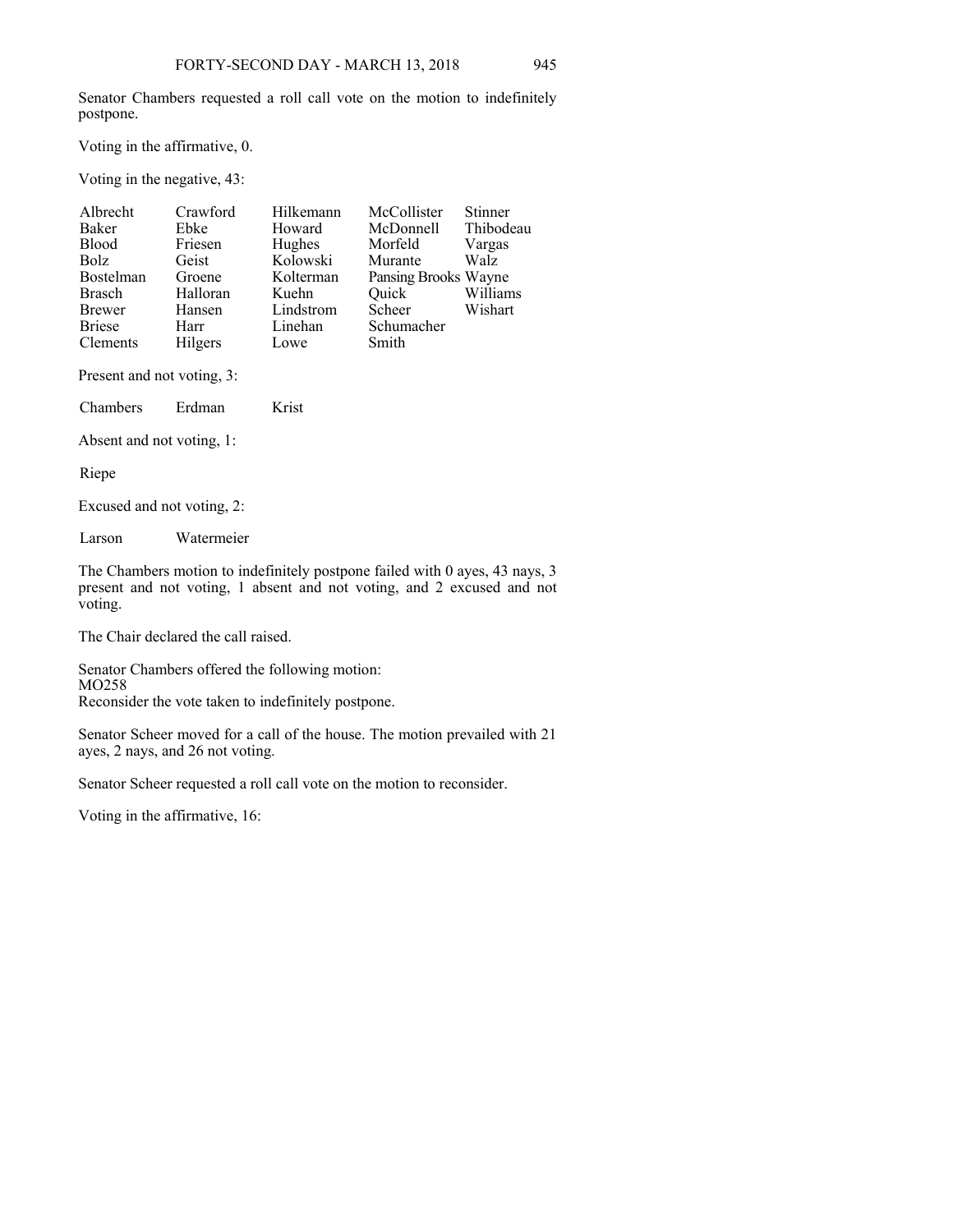| Baker           | Ebke      | Howard      | Murante        |
|-----------------|-----------|-------------|----------------|
| Brasch          | Erdman    | Kolowski    | Pansing Brooks |
| <b>Chambers</b> | Harr      | Lindstrom   | Riepe          |
| Crawford        | Hilkemann | McCollister | Schumacher     |

Voting in the negative, 30:

| Albrecht         | <b>Clements</b> | Hilgers   | McDonnell | Vargas     |
|------------------|-----------------|-----------|-----------|------------|
| <b>Blood</b>     | Friesen         | Hughes    | Morfeld   | Walz       |
| Bolz.            | Geist           | Kolterman | Ouick     | Watermeier |
| <b>Bostelman</b> | Groene          | Kuehn     | Scheer    | Wayne      |
| <b>Brewer</b>    | Halloran        | Linehan   | Stinner   | Williams   |
| <b>Briese</b>    | Hansen          | Lowe      | Thibodeau | Wishart    |

Present and not voting, 1:

Krist

Absent and not voting, 1:

Smith

Excused and not voting, 1:

Larson

The Chambers motion to reconsider failed with 16 ayes, 30 nays, 1 present and not voting, 1 absent and not voting, and 1 excused and not voting.

The Chair declared the call raised.

Advanced to Enrollment and Review Initial with 34 ayes, 9 nays, 5 present and not voting, and 1 excused and not voting.

## **RESOLUTION(S)**

**LEGISLATIVE RESOLUTION 347.** Introduced by Brasch, 16; Albrecht, 17; Baker, 30; Bolz, 29; Bostelman, 23; Brewer, 43; Briese, 41; Clements, 2; Crawford, 45; Ebke, 32; Erdman, 47; Friesen, 34; Geist, 25; Groene, 42; Halloran, 33; Hansen, 26; Harr, 8; Hilgers, 21; Hilkemann, 4; Howard, 9; Hughes, 44; Kolowski, 31; Kolterman, 24; Krist, 10; Kuehn, 38; Larson, 40; Lindstrom, 18; Linehan, 39; Lowe, 37; McCollister, 20; McDonnell, 5; Morfeld, 46; Murante, 49; Pansing Brooks, 28; Quick, 35; Riepe, 12; Scheer, 19; Schumacher, 22; Smith, 14; Stinner, 48; Thibodeau, 6; Vargas, 7; Walz, 15; Watermeier, 1; Wayne, 13; Williams, 36; Wishart, 27.

 WHEREAS, Charles (Charley) Thone was elected to represent the 1st District of Nebraska in the United States House of Representatives in 1970,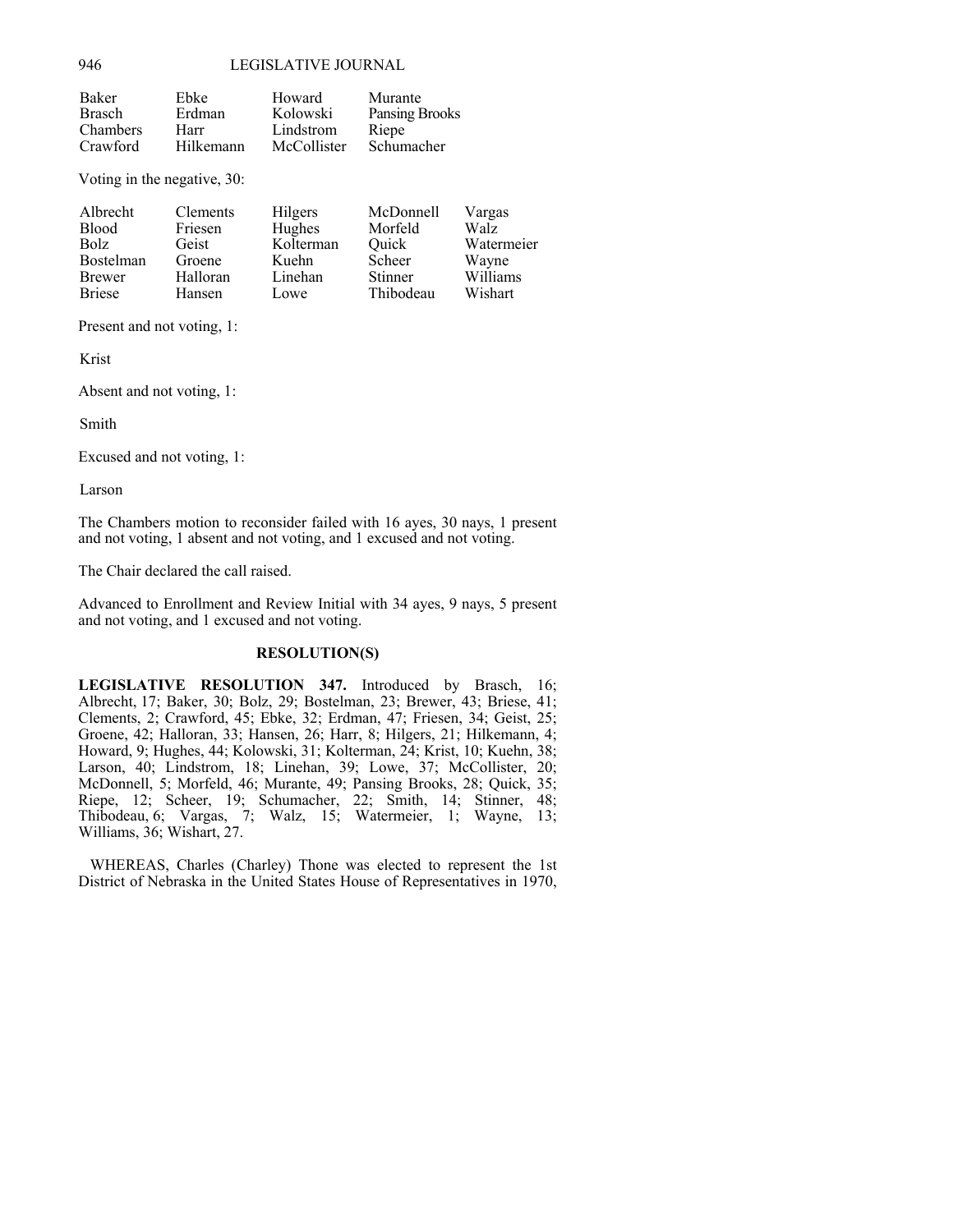and after serving four terms in the House, he was elected Governor of Nebraska in 1978; and

 WHEREAS, Charley Thone grew up on a farm near Hartington, served in the U.S. Army during World War II, and graduated from the University of Nebraska College of Law in 1950; and

 WHEREAS, Charley Thone began his career as a Deputy Secretary of State, moving on to become an Assistant Attorney General and Assistant United States Attorney, and then went to work in the office of U.S. Senator Roman Hruska before taking on the role of chairman of the Nebraska Republican Party; and

 WHEREAS, in addition to championing the interests of farmers and ranchers, Congressman Thone participated in the House Select Committee on Assassinations, where he helped to investigate the assassination of President John F. Kennedy, and was described by CBS News anchor Walter Cronkite as "the conscience of the committee" for insisting on open meetings; and

 WHEREAS, while a national recession dominated his time in office, Governor Thone remained focused on education, agricultural marketing, and economic development; and

 WHEREAS, Charley Thone embraced private life at the end of his service as Governor, practicing law in Lincoln and engaging in the life of his community. As a private citizen, he gained bipartisan support for establishing the Nebraska Court of Appeals and pushed to have state lottery funds redirected to the Nebraska State Fair; and

 WHEREAS, Charley Thone met Ruth (Ruthie) Raymond during an interview while she was the editor of the University of Nebraska's student newspaper in 1952. They were married on August 16, 1953, and had three daughters; and

 WHEREAS, Charley Thone passed away on Wednesday, March 7, 2018, at the age of 94.

 NOW, THEREFORE, BE IT RESOLVED BY THE MEMBERS OF THE ONE HUNDRED FIFTH LEGISLATURE OF NEBRASKA, SECOND SESSION:

 1. That the Legislature honors Charley Thone for his service to his state and to his country.

 2. That the Legislature extends deep sympathy to former First Lady Ruth Thone and the family of Charley Thone.

3. That a copy of this resolution be sent to the family of Charley Thone.

Laid over.

#### **AMENDMENT(S) - Print in Journal**

Senator Groene filed the following amendment to **LB776**: AM2373

1 1. Strike the original sections and all amendments thereto and

2 insert the following new sections:

3 Section 1. Section 47-101, Reissue Revised Statutes of Nebraska, is 4 amended to read: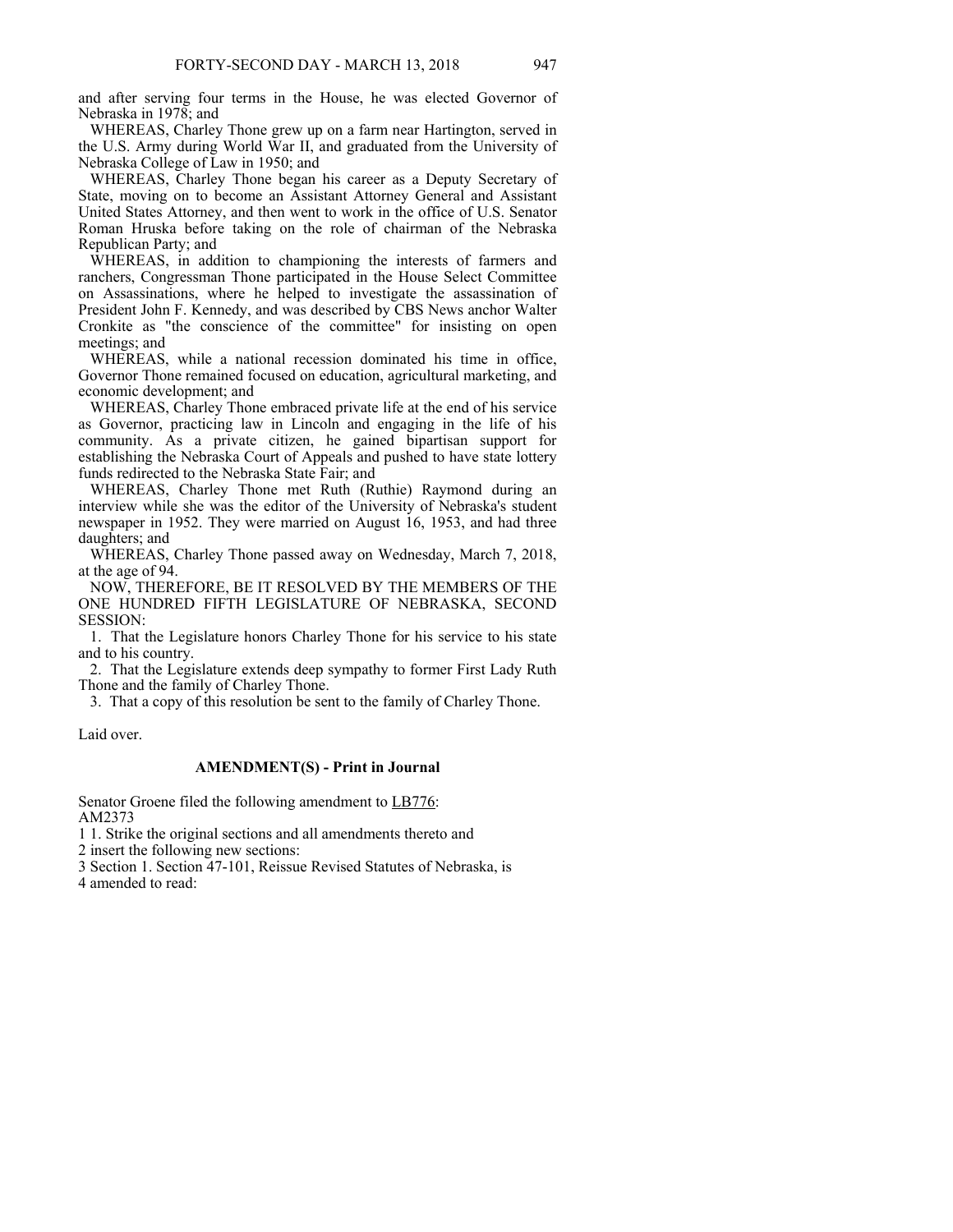5 47-101 The Jail Standards Board shall, each January, and at such 6 other time or times from time to time as it may deem necessary, 7 prescribe, in writing, rules for the regulation and government of the 8 jails upon the following subjects: (1) The cleanliness of the jail and 9 prisoners; (2) the classification of prisoners in regard to sex, age, and 10 crime, and also persons with physical or mental disabilities; (3) beds, 11 and clothing, and diet; (4) warming, lighting, and ventilation of the 12 jail; (5) the employment of medical and surgical aid when necessary; (6) 13 employment, temperance, and instruction of the prisoners; (7) the 14 supplying of each prisoner with a Bible or other written religious 15 material; (8) the intercourse between prisoners and their counsel and 16 other persons including access to telephones or videoconferencing as 17 required in section 2 of this act; (9) the discipline of prisoners for 18 violation of the rules of the jail; and (10) such other matters as the 19 board may deem necessary to promote the welfare of the prisoners. 20 Sec. 2. (1) Each county jail shall make available either a prepaid 21 telephone call system or collect telephone call system, or a combination 22 thereof, for telephone services for inmates. Under either system, the 23 provision of inmate telephone services shall be subject to the 24 requirements of this section. 25 (2) Under a prepaid system, funds may be deposited into an inmate 26 account in order to pay for telephone calls. The provider of the inmate 27 telephone services, as an additional means of payment, shall permit the 1 recipient of inmate collect telephone calls to establish an account with 2 that provider in order to deposit funds for advance payment of those 3 collect telephone calls. The provider of the inmate telephone services 4 shall also allow inmates to communicate on the telephone, or by 5 videoconferencing, with an attorney or attorneys without charge and 6 without monitoring or recording by the county jail or law enforcement. 7 (3) A county operating a county jail may receive revenue for the 8 reasonable operating costs for establishing and administering such 9 telephone services system or videoconferencing system. In determining the 10 amount of such reasonable operating costs, the Jail Standards Board may 11 consider for comparative purposes the rates for inmate calling services 12 provided in 47 C.F.R. part 64. A county operating a county jail may also 13 receive a reasonable commission or bonus payment for contracting with an 14 entity that provides such service. 15 (4) Nothing in this section shall require a county jail to provide 16 or administer a prepaid telephone call system. 17 (5) For the purposes of this section, collect telephone call system 18 means a system pursuant to which recipients are billed for the cost of an 19 accepted telephone call initiated by an inmate. 20 Sec. 3. The Jail Standards Board shall ensure that county jails are 21 providing inmates with means to communicate by telephone or 22 videoconferencing with inmates' families, loved ones, and counsel.

23 Sec. 4. Section 47-108, Reissue Revised Statutes of Nebraska, is 24 amended to read:

25 47-108 It shall be the duty of the district court in its charge to

26 the grand jury to inform the jury of the provisions of sections 47-101 to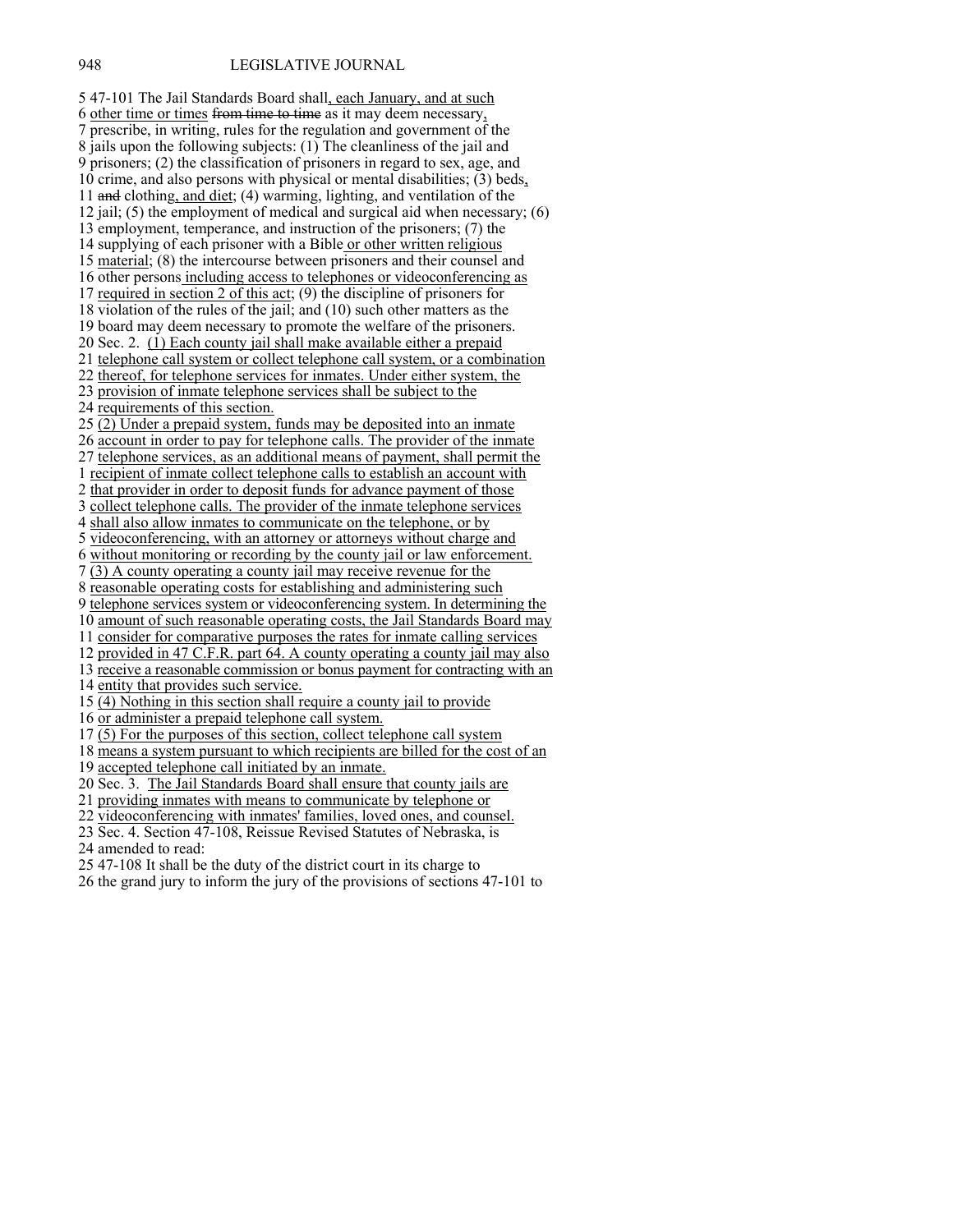27 47-116 and sections 2 and 3 of this act and all rules, plans, or 28 regulations established by the Jail Standards Board relating to county 29 jails and prison discipline.

30 Sec. 5. Section 47-109, Reissue Revised Statutes of Nebraska, is 31 amended to read:

1 47-109 The grand jury of each county in this state may, while in 2 attendance, visit the jail, examine its state and condition, and examine 3 and inquire into the discipline and treatment of prisoners, their habits, 4 diet, and accommodations. If the grand jury visits a jail, it shall be 5 its duty to report to the court in writing, whether the rules of the Jail 6 Standards Board have been faithfully kept and observed, or whether any of 7 the provisions of sections 47-101 to 47-116 and sections 2 and 3 of this 8 act, have been violated, pointing out particularly in what the violation, 9 if any, consists. It shall also be the duty of the county board of each 10 county of this state to visit the jail of its county once during each of 11 its sessions in January, April, July, and October of each year. 12 Sec. 6. Section 47-116, Reissue Revised Statutes of Nebraska, is 13 amended to read: 14 47-116 If the sheriff or jailer, having charge of any county jail, 15 shall neglect or refuse to conform to all or any of the rules and 16 regulations established by the Jail Standards Board, or to perform any 17 other duty required of him or her by sections 47-101 to 47-116 and 18 sections 2 and 3 of this act, he or she shall, upon conviction thereof 19 for each case of such failure or neglect of duty, pay into the county 20 treasury of the proper county for the use of such county a fine of not 21 less than five dollars nor more than one hundred dollars, to be assessed 22 by the district court of the proper district. 23 Sec. 7. Section 47-201, Reissue Revised Statutes of Nebraska, is 24 amended to read: 25 47-201 The Jail Standards Board shall, each in the month of January 26 of each year, and at such other time or times as it may deem necessary, 27 prescribe written rules for the regulation and government of the 28 municipal jails upon the subjects of (1) the cleanliness of the jail and 29 prisoners, (2) the classification of prisoners in regard to sex, age, 30 crime, and also persons with physical or mental disabilities mental 31 infirmity, (3) beds, clothing, and diet, (4) warming, lighting, and 1 ventilation ventilating of the jail, (5) the employment of medical and 2 surgical aid, (6) the employment, temperance, and instruction of the 3 prisoners, (7) the intercourse between prisoners and their attorneys and 4 other persons, including access to telephones or videoconferencing as 5 required by section 8 of this act, (8) the discipline of prisoners, (9) 6 the keeping of records of the jail, and (10) any other matters concerning 7 jails and their government as the board may deem necessary. 8 Sec. 8. (1) Each city jail shall make available either a prepaid 9 telephone call system or collect telephone call system, or a combination

10 thereof, for telephone services for inmates. Under either system, the

11 provision of inmate telephone services shall be subject to the

12 requirements of this section.

13 (2) Under a prepaid system, funds may be deposited into an inmate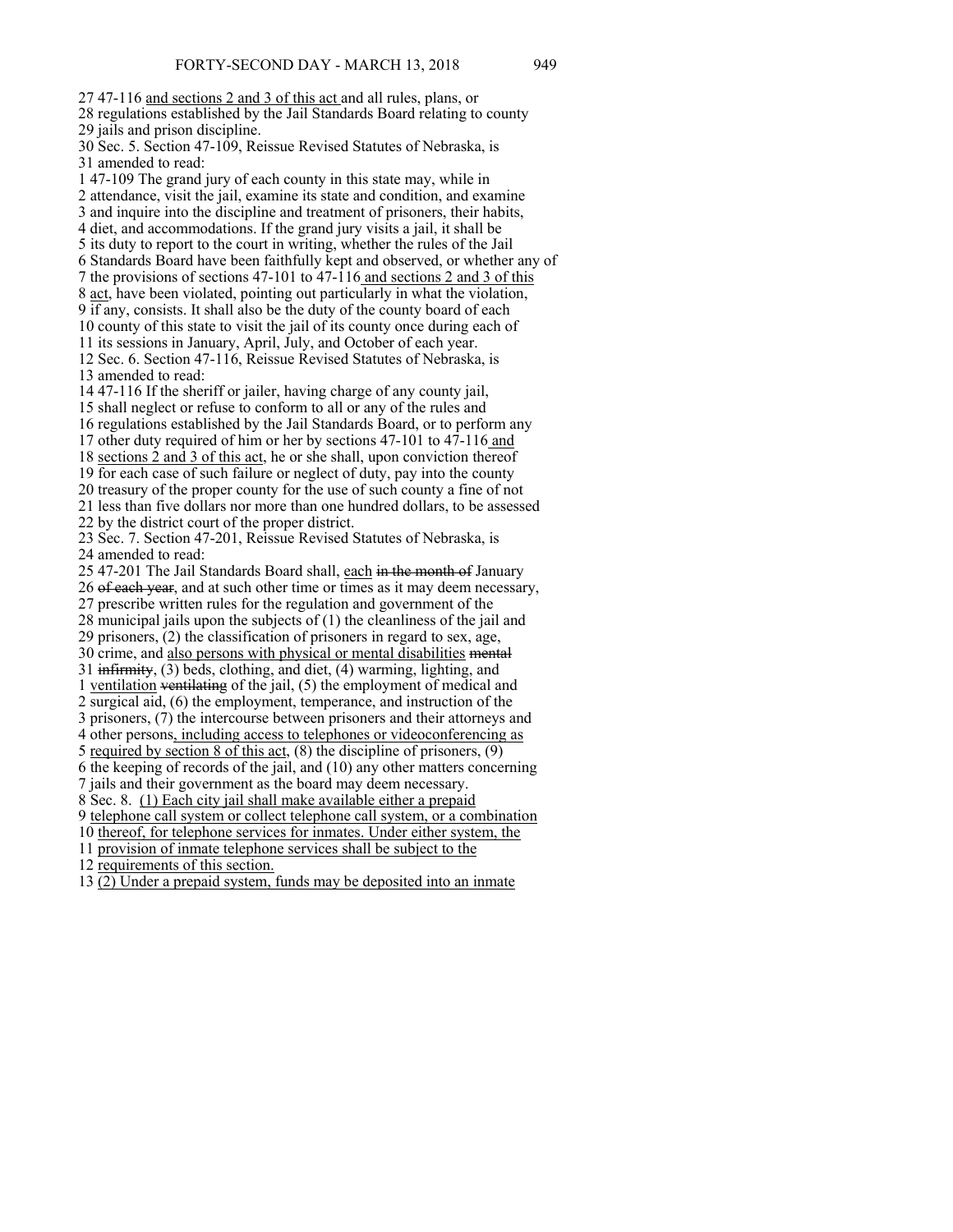14 account in order to pay for telephone calls. The provider of the inmate

- 15 telephone services, as an additional means of payment, shall permit the
- 16 recipient of inmate collect telephone calls to establish an account with
- 17 that provider in order to deposit funds for advance payment of those
- 18 collect telephone calls. The provider of the inmate telephone services
- 19 shall also allow inmates to communicate on the telephone, or by
- 20 videoconferencing, with an attorney or attorneys without charge and
- 21 without monitoring or recording by the city jail or law enforcement.
- 22 (3) A city operating a city jail may receive revenue for the
- 23 reasonable operating costs for establishing and administering such
- 24 telephone services system or videoconferencing system. In determining the
- 25 amount of such reasonable operating costs, the Jail Standards Board may
- 26 consider for comparative purposes the rates for inmate calling services
- 27 provided in 47 C.F.R. part 64. A city operating a city jail may also
- 28 receive a reasonable commission or bonus payment for contracting with an 29 entity that provides such service.
- $30\overline{(4)}$  Nothing in this section shall require a city jail to provide or
- 31 administer a prepaid telephone call system.
- 1 (5) For the purposes of this section, collect telephone call system
- 2 means a system pursuant to which recipients are billed for the cost of an
- 3 accepted telephone call initiated by an inmate.
- 4 Sec. 9. The Jail Standards Board shall ensure that city jails are
- 5 providing inmates with means to communicate by telephone or
- 6 videoconferencing with inmates' families, loved ones, and counsel.
- 7 Sec. 10. Section 47-206, Reissue Revised Statutes of Nebraska, is
- 8 amended to read:
- 9 47-206 The officer in charge of any municipal prison or jail who
- 10 fails to comply with the provisions of sections 47-201 to 47-205 and
- 11 sections 8 and 9 of this act or the rules prescribed by the Jail
- 12 Standards Board shall be guilty of a Class V misdemeanor.
- 13 Sec. 11. Original sections 47-101, 47-108, 47-109, 47-116, 47-201,
- 14 and 47-206, Reissue Revised Statutes of Nebraska, are repealed.

## **VISITORS**

Visitors to the Chamber were County Councilman, Lennie Meyn, from Wolfenbuettel, Germany; members of Girl Scouts Spirit of Nebraska from Lincoln, Omaha, Fremont, and Kearney; 19 high school students from Madison; 50 fourth-grade students from Cottonwood Elementary, Millard; and John Hawkins from Gretna.

## **RECESS**

At 11:53 a.m., on a motion by Senator Ebke, the Legislature recessed until 1:30 p.m.

## **AFTER RECESS**

The Legislature reconvened at 1:30 p.m., President Foley presiding.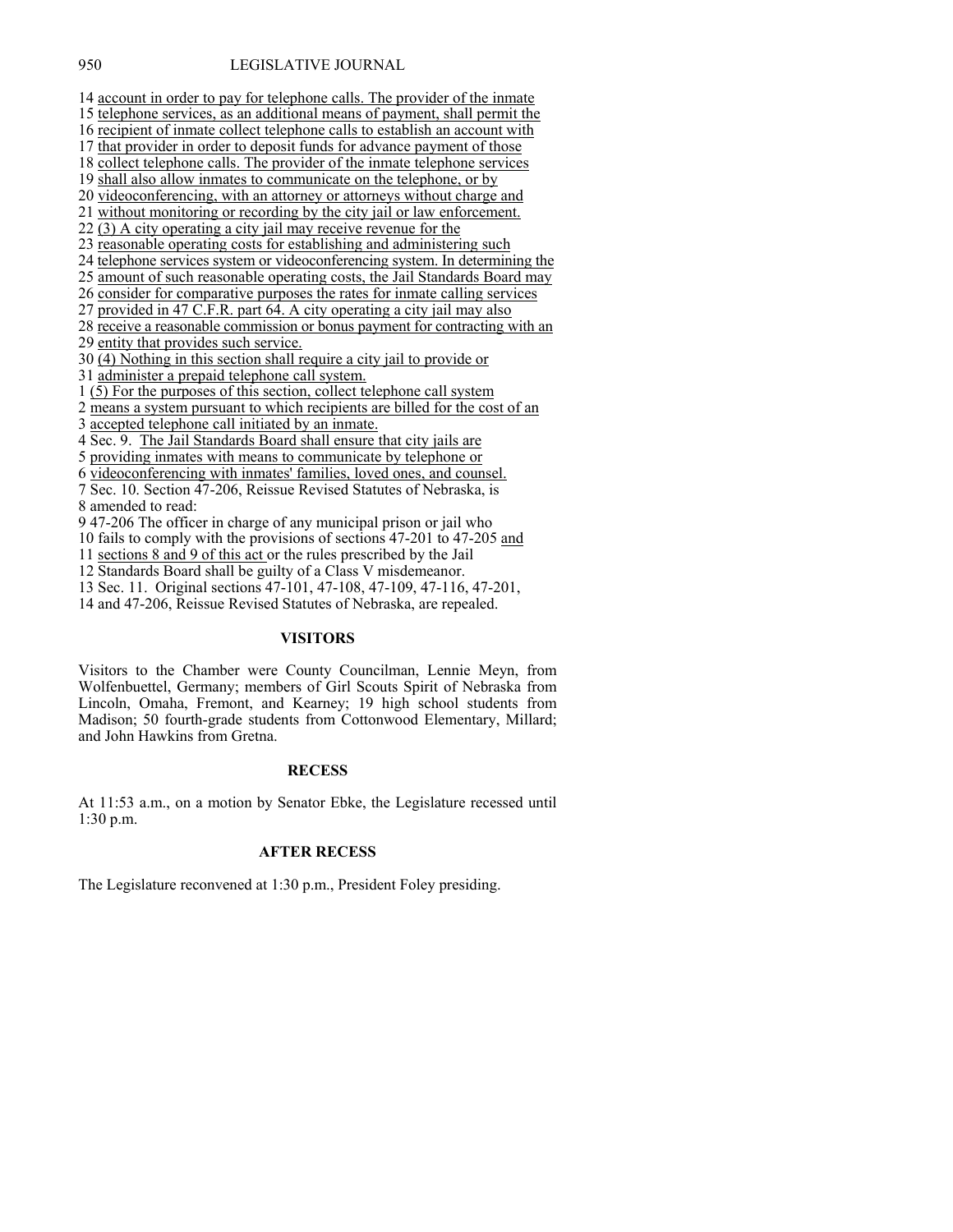## **ROLL CALL**

The roll was called and all members were present except Senators Groene, Krist, Morfeld, Pansing Brooks, and Watermeier who were excused until they arrive.

## **COMMITTEE REPORT(S)**

Revenue

LEGISLATIVE BILL 1030. Placed on General File.

(Signed) Jim Smith, Chairperson

## **GENERAL FILE**

## **LEGISLATIVE BILL 945.** Title read. Considered.

Committee AM1700, found on page 895, was offered.

Senator Stinner offered the Krist amendment, AM2288, found on page 912, to the committee amendment.

Senator Krist moved for a call of the house. The motion prevailed with 29 ayes, 2 nays, and 18 not voting.

Senator Krist requested a record vote on his amendment.

Voting in the affirmative, 25:

| Albrecht<br>Baker<br>Bolz<br><b>Briese</b><br>Chambers<br>Voting in the negative, 13: | Crawford<br>Ebke<br>Halloran<br>Hansen<br>Harr | Hilkemann<br>Howard<br>Kolowski<br>Kolterman<br>Krist | McCollister<br>McDonnell<br>Pansing Brooks Walz<br>Quick<br>Stinner | Thibodeau<br>Vargas<br>Williams<br>Wishart |  |
|---------------------------------------------------------------------------------------|------------------------------------------------|-------------------------------------------------------|---------------------------------------------------------------------|--------------------------------------------|--|
| <b>Blood</b><br><b>Bostelman</b><br><b>Brewer</b>                                     | Clements<br>Groene<br>Hilgers                  | Hughes<br>Kuehn<br>Larson                             | Lowe<br>Murante<br>Riepe                                            | Smith                                      |  |
| Present and not voting, 9:<br>Erdman                                                  | Geist                                          | Linehan                                               | Scheer                                                              | Wayne                                      |  |
| Friesen<br>Lindstrom<br>Morfeld<br>Schumacher<br>Excused and not voting, 2:           |                                                |                                                       |                                                                     |                                            |  |

Brasch Watermeier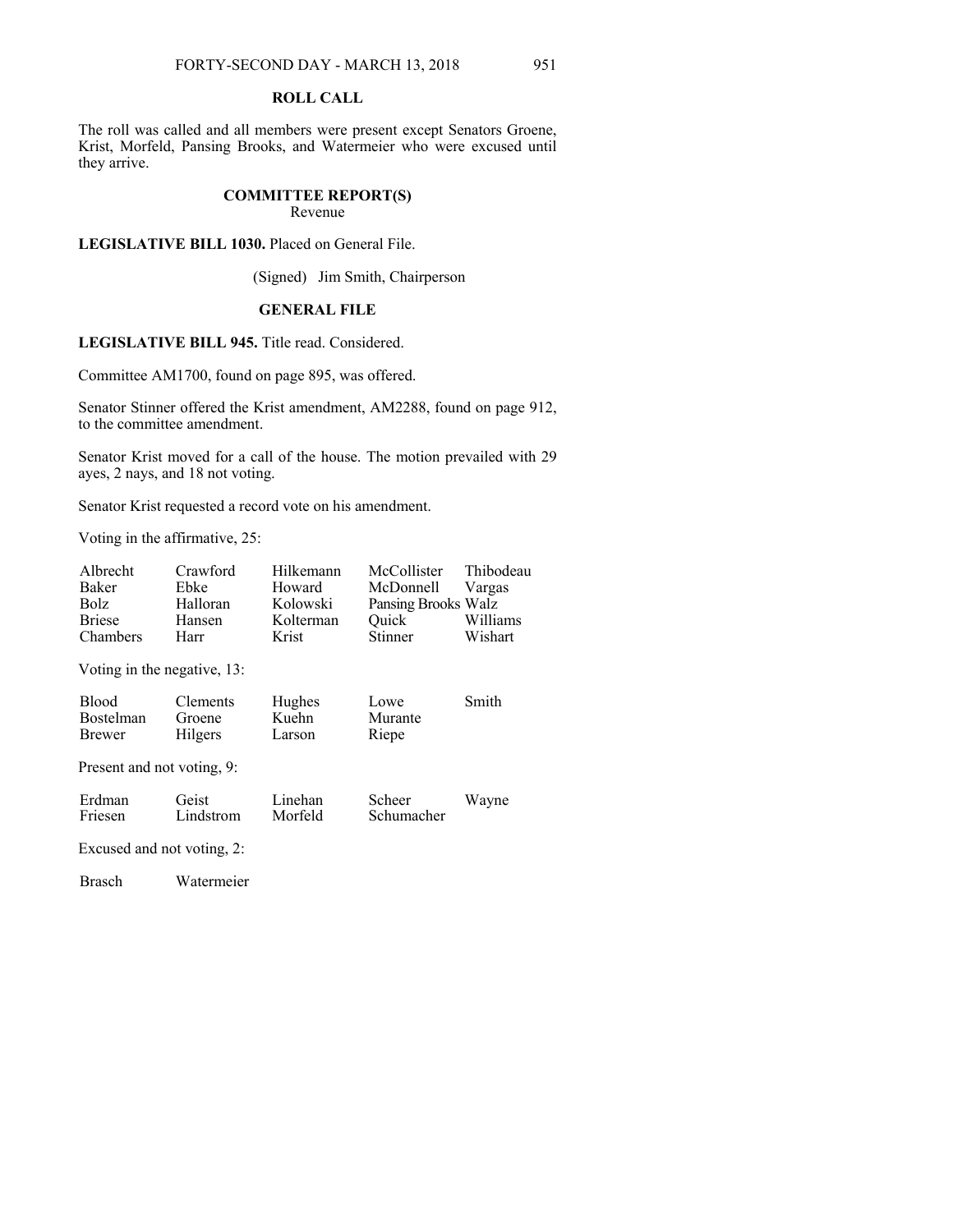The Krist amendment was adopted with 25 ayes, 13 nays, 9 present and not voting, and 2 excused and not voting.

The Chair declared the call raised.

The committee amendment, as amended, was adopted with 38 ayes, 0 nays, 9 present and not voting, and 2 excused and not voting.

Advanced to Enrollment and Review Initial with 35 ayes, 8 nays, 4 present and not voting, and 2 excused and not voting.

## **BILL ON FIRST READING**

The following bill was read for the first time by title:

**LEGISLATIVE BILL 1090A.** Introduced by Smith, 14.

A BILL FOR AN ACT relating to appropriations; to appropriate funds to aid in carrying out the provisions of Legislative Bill 1090, One Hundred Fifth Legislature, Second Session, 2018.

### **AMENDMENT(S) - Print in Journal**

Senator Chambers filed the following amendment to LB702: AM2244

(Amendments to Standing Committee amendments, AM1887) 1 1. On page 5, line 14, after "notice" insert "by first class mail"; 2 and in line 16 after the period insert "Such notice shall be sent to the 3 incarcerated parent at the address of the facility at which the parent is

4 incarcerated.".

## **RESOLUTION(S)**

**LEGISLATIVE RESOLUTION 348.** Introduced by Harr, 8; Hilgers, 21; Krist, 10; McDonnell, 5; Scheer, 19; Thibodeau, 6.

 WHEREAS, the Omaha Creighton Prep High School basketball team won the 2018 Class A Boys' State Basketball Championship; and

 WHEREAS, the win gave the Creighton Prep Junior Jays their second state championship in four years and their thirteenth title overall; and

 WHEREAS, the Junior Jays finished the season with twenty-six wins and only one loss; and

 WHEREAS, Coach Josh Luedtke, Class of 1990, did a tremendous job of guiding the team during the season and earned his third championship title as a coach; and

 WHEREAS, the Legislature recognizes the academic, athletic, and artistic achievements of the youth of our state.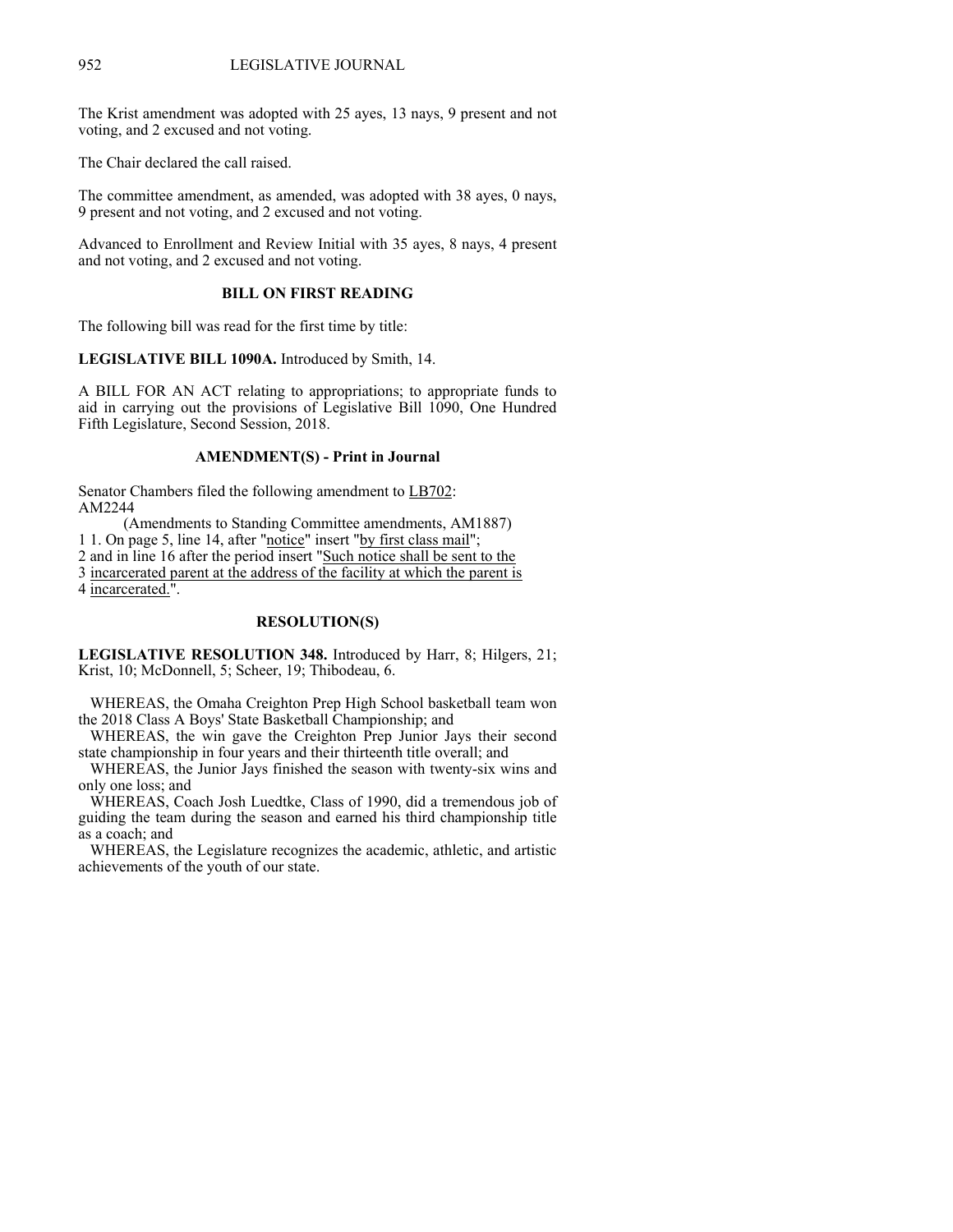NOW, THEREFORE, BE IT RESOLVED BY THE MEMBERS OF THE ONE HUNDRED FIFTH LEGISLATURE OF NEBRASKA, SECOND SESSION:

 1. That the Legislature congratulates the Omaha Creighton Prep High School basketball team on winning the 2018 Class A Boys' State Basketball Championship.

 2. That copies of this resolution be sent to the Omaha Creighton Prep High School basketball team and to Coach Josh Luedtke.

Laid over.

#### **COMMITTEE REPORT(S)**  Education

**LEGISLATIVE BILL 1052.** Placed on General File. LEGISLATIVE BILL 1110. Placed on General File.

**LEGISLATIVE BILL 778.** Placed on General File with amendment. AM2098

1 1. Strike the original sections and insert the following new 2 sections:

3 Section 1. Section 79-1082, Reissue Revised Statutes of Nebraska, is 4 amended to read:

5 79-1082 The aggregate school tax for a Class V school district,

6 including the levy for the site and building fund as authorized by

7 section  $\frac{79-10,120}{7}$  79-10,126, shall be subject to the limits provided in 8 section 77-3442.

9 Sec. 2. Section 79-1098, Reissue Revised Statutes of Nebraska, is 10 amended to read:

11 79-1098 Except as otherwise provided in sections 10-701 to

12 10-716.01 for the issuance of bonds, whenever the annual levy authorized

13 pursuant to section 79-10,120 Whenever it is deemed insufficient for the

14 purposes authorized in such section, necessary (1) to erect a schoolhouse

15 or school building or an addition or additions and improvements to any

16 existing schoolhouse or (2) to purchase equipment for such schoolhouse or

17 school buildings, in any school district in this state except a Class I

18 district the school board or board of education of a Class II, III, IV,

19 V, or VI school district may and, upon petition of not less than one-20 **fourth of the legal voters of the school district, shall** submit to the

21 people of the school district at the next general election, or at a

22 special election held for such purpose, a proposition to vote on a 23 special annual tax. Such annual tax, when combined with any annual tax

24 imposed pursuant to section 79-10,120, shall for that purpose of not to 25 exceed fourteen seventeen and five-tenths cents on each one hundred

26 dollars  $of$  upon the taxable value and shall not exceed of all the taxable

27 property in such district for a term of not to exceed ten years. Such

special tax may be voted at any annual or special meeting of the district

2 by fifty-five percent of the legal voters attending such meeting.

3 Sec. 3. Section 79-10,100, Reissue Revised Statutes of Nebraska, is 4 amended to read:

5 79-10,100 The school board or board of education, upon being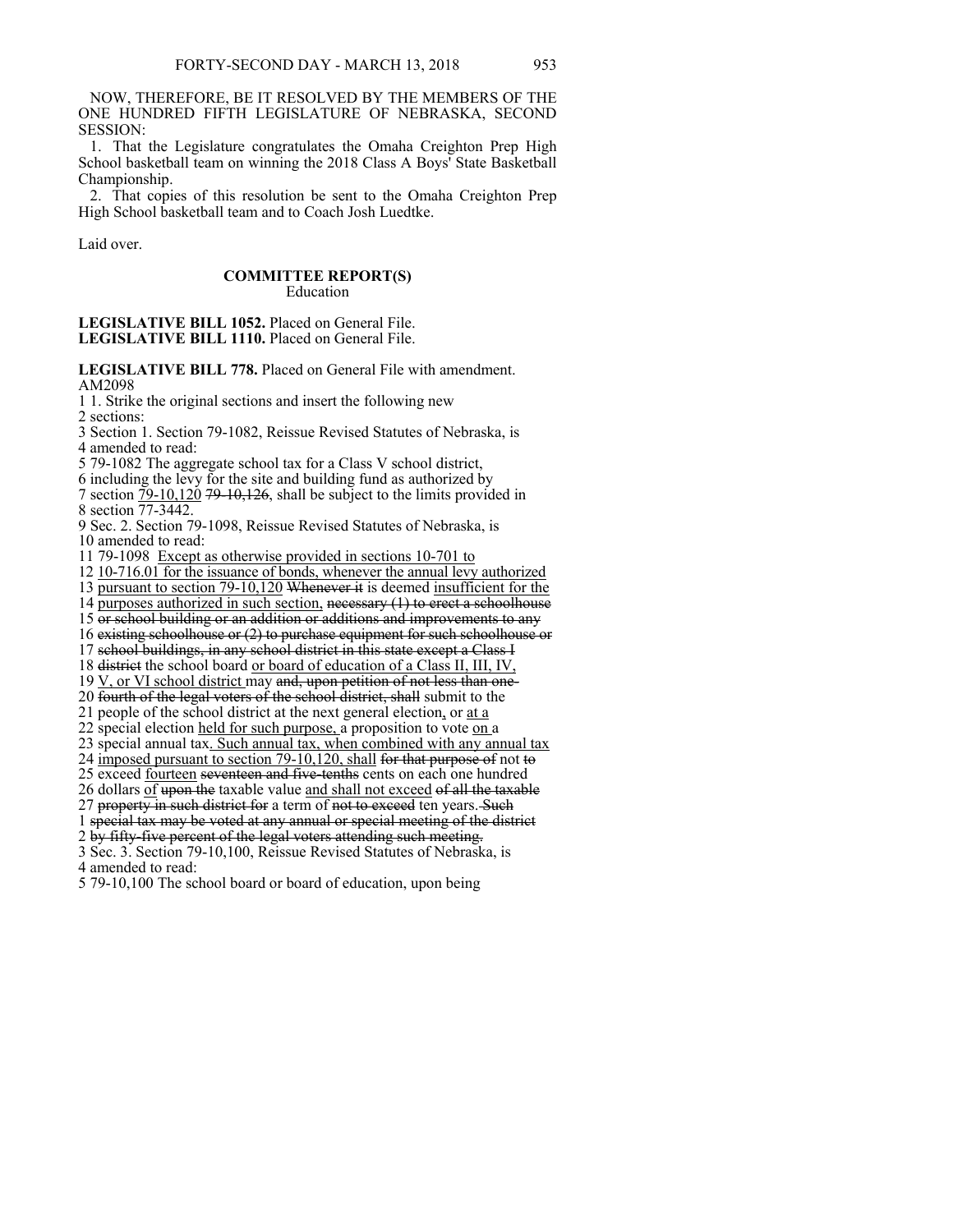6 satisfied that all the requirements of section sections 79-1098 and 7 79-1099 have been substantially complied with and that a majority fifty-8 five percent of all votes cast at the election under such section 9 sections are in favor of such tax, shall enter such proposition and all 10 the proceedings had thereon upon the records of the school district and 11 shall certify the special tax levy to the county clerk in the same manner 12 as other tax levies. 13 Sec. 4. Section 79-10,101, Reissue Revised Statutes of Nebraska, is 14 amended to read: 15 79-10,101 The sum levied and collected under section 79-10,100 shall 16 (1) constitute a special fund for the purposes for which it was voted,  $17(2)$  not be used for any other purpose unless otherwise authorized by a 18 fifty-five percent majority vote of the legal voters of the school 19 district cast at the election under sections 79-1098 and 79-1099, (3) be 20 paid over to the county treasurer of the county in which the 21 administrative office of such school district is located, (4) except as 22 provided in subsection (4) of section 79-10,120, be kept by the county 23 treasurer and treasurer of the school district separate and apart from 24 other district funds, and (5) be subject to withdrawal as provided in 25 section 79-587 or, for Class V school districts, section 79-584. Any 26 portion of such sum so levied and collected, the expenditure of which is 27 not required to effectuate the purposes for which such sum was voted, may 28 be transferred by the school board, at any regular or special meeting by 29 the vote of a majority of the members attending, to the general fund of 30 the district. All funds received by the district treasurer for such 31 purpose shall be immediately invested by such treasurer in United States 1 Government bonds or in such securities in which the state investment 2 officer may invest the permanent school funds during the accumulation of 3 such sinking fund. 4 Sec. 5. Section 79-10,120, Revised Statutes Cumulative Supplement, 5 2016, is amended to read: 6 79-10,120 (1) The school board or board of education of a Class II, 7 III, IV, V, or VI school district may establish a special fund for 8 purposes of acquiring sites for school buildings or teacherages, 9 purchasing existing buildings for use as school buildings or teacherages, 10 including the sites upon which such buildings are located, major 11 replacement repairs on existing structures, and the erection, alteration, 12 equipping, and furnishing of school buildings or teacherages and 13 additions to school buildings for elementary and high school grades and 14 for no other purpose. The fund shall be established from the proceeds of 15 an annual  $\frac{\text{tax}}{\text{levy}}$ , to be determined by the board,  $\theta$  not to exceed (a) 16 fourteen cents for tax years beginning prior to the effective date of 17 this act or (b) five cents for tax years beginning on or after the 18 effective date of this act on each one hundred dollars upon the taxable 19 value of all taxable property in the district which shall be in addition 20 to any other taxes authorized to be levied for school purposes. Such tax 21 shall be levied and collected as are other taxes for school purposes. 22 (2) The school board or board of education of a Class II,  $\overline{II}$ ,  $\overline{IV}$ ,  $23 \overline{V}$ , or VI school district may continue an annual tax established pursuant 24 to this section prior to the effective date of this act through school 25 fiscal year 2024-25 for any project commenced prior to the effective date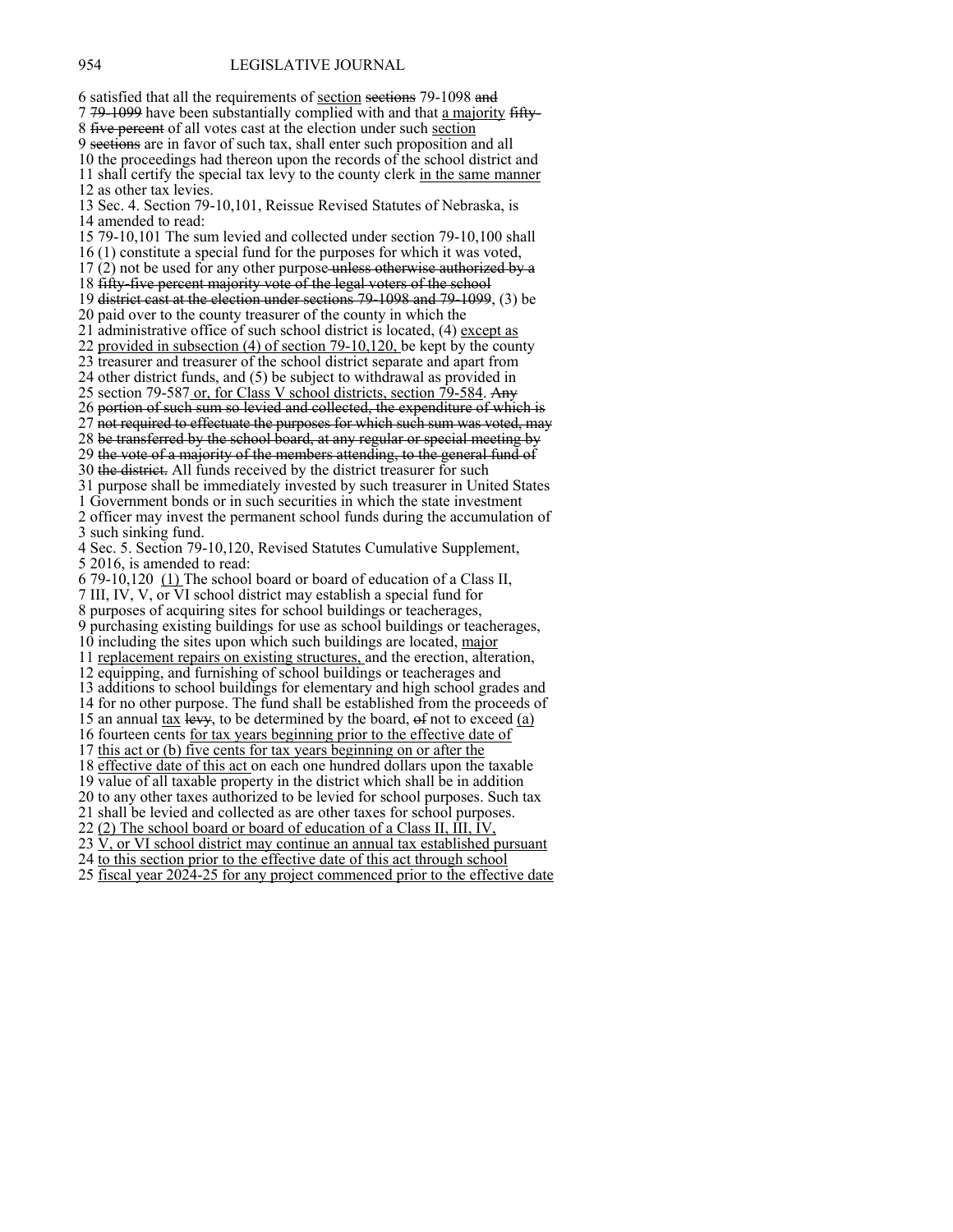26 of this act. Any annual tax continued pursuant to this subsection shall 27 not exceed the rate levied for such project for school fiscal year 28 2017-18. The proceeds of any such annual tax shall only be used for the 29 project for which the tax was levied. For purposes of this subsection, 30 commenced means any action taken by the school board on the record which 31 commits the board to expend district funds in planning, constructing, or 1 carrying out the project. Any tax authorized pursuant to this subsection 2 shall not exceed fourteen cents on each one hundred dollars of taxable 3 value when combined with all other taxes imposed pursuant to this 4 section. 5 (3) On or before October 1, 2018, the school board or board of 6 education of any Class II, III, IV, V, or VI school district that levied 7 an annual tax pursuant to this section for school fiscal year 2017-18 8 shall file with the Auditor of Public Accounts a statement describing any 9 projects for which an annual tax may be continued pursuant to subsection  $10(2)$  of this section, the rate levied for school fiscal year 2017-18 11 attributable to each such project, and the anticipated completion date 12 for each such project. 13 (4) The proceeds of any annual tax imposed pursuant to this section 14 shall be kept separate and apart from other school district funds, except 15 that such proceeds may be combined with amounts levied and collected 16 under sections 79-1098 to 79-10,101 for the same project. 17 Sec. 6. Section 79-10,126, Revised Statutes Cumulative Supplement, 18 2016, is amended to read: 19 79-10,126 For school fiscal year 2017-18 and each school fiscal year 20 thereafter, each Class V school district shall establish (1) for the 21 general operation of the schools, such fund as will result from an annual 22 levy of such rate of tax upon the taxable value of all the taxable 23 property in such school district as the board of education determines to 24 be necessary for such purpose,  $(2)$  funds a fund resulting from an annual 25 levies amount of tax to be determined by the board of education pursuant 26 to sections 79-1098 to 79-10,101 and 79-10,120 of not to exceed fourteen 27 cents on each one hundred dollars upon the taxable value of all the 28 taxable property in the district for the purpose of acquiring sites of 29 school buildings and the erection, alteration, equipping, and furnishing 30 of school buildings and additions to school buildings, which tax levies 31 levy shall be used for no other purposes, and (3) a further fund 1 resulting from an annual amount of tax to be determined by the board of 2 education to pay interest on and retiring, funding, or servicing of 3 bonded indebtedness of the district. 4 Sec. 7. Original sections 79-1082, 79-1098, 79-10,100, and 5 79-10,101, Reissue Revised Statutes of Nebraska, and sections 79-10,120 6 and 79-10,126, Revised Statutes Cumulative Supplement, 2016, are 7 repealed.

8 Sec. 8. The following section is outright repealed: Section

9 79-1099, Reissue Revised Statutes of Nebraska.

(Signed) Mike Groene, Chairperson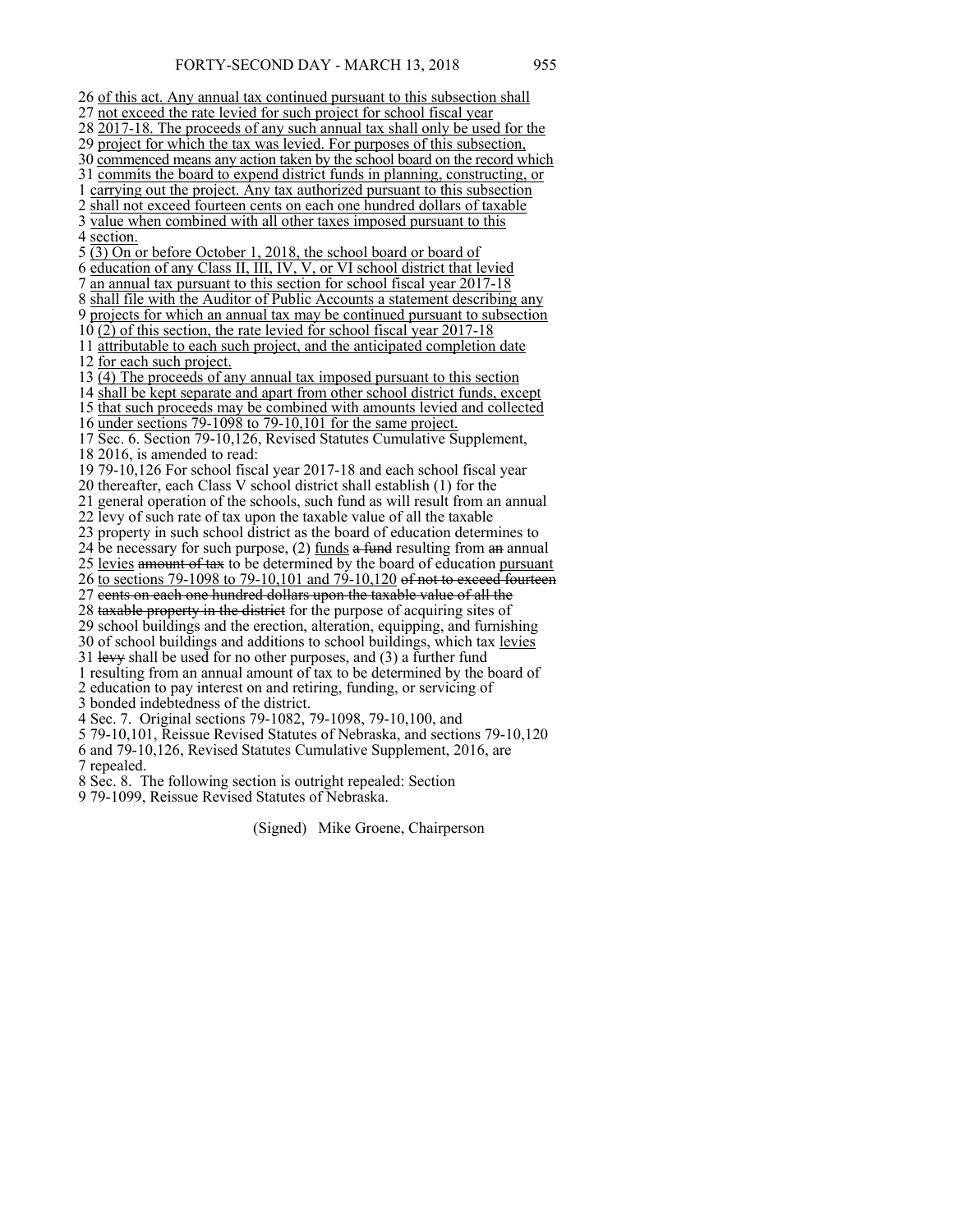#### **GENERAL FILE**

## **LEGISLATIVE BILL 944.** Title read. Considered.

Committee AM1699, found on page 895, was offered.

Senator Bolz offered her amendment, AM2274, found on page 876, to the committee amendment.

## **SPEAKER SCHEER PRESIDING**

## **PRESIDENT FOLEY PRESIDING**

Senator Morfeld offered the following motion: MO259 Bracket until April 18, 2018.

Pending.

## **COMMITTEE REPORT(S)**

Enrollment and Review

**LEGISLATIVE BILL 1119.** Placed on Select File.

**LEGISLATIVE BILL 946.** Placed on Select File with amendment. ER127

1 1. On page 1, lines 2 and 3, strike "for a transfer" and insert ", 2 change, and eliminate transfer provisions".

(Signed) Anna Wishart, Chairperson

# **COMMITTEE REPORT(S)**

Transportation and Telecommunications

**LEGISLATIVE BILL 909.** Placed on General File with amendment. AM2284 is available in the Bill Room.

(Signed) Curt Friesen, Chairperson

## **RESOLUTION(S)**

**LEGISLATIVE RESOLUTION 349.** Introduced by Vargas, 7.

 WHEREAS, Cesar Chavez was born on March 31, 1927, on a family farm near Yuma, Arizona; and

 WHEREAS, after losing the farm during the Great Depression, Cesar Chavez became a migrant farm worker at the age of 10 in California, and was forced to leave school to help support his family; and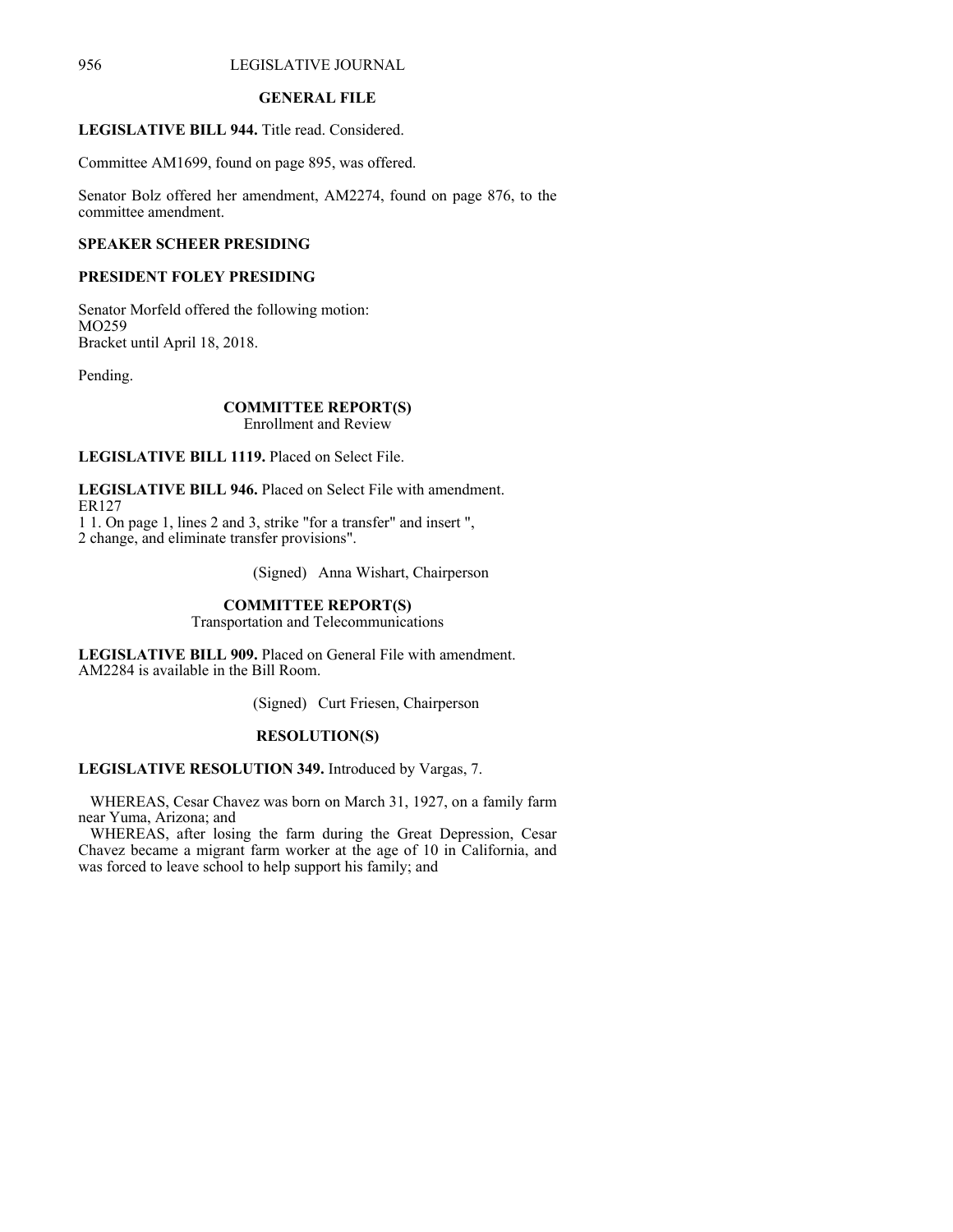WHEREAS, Cesar Chavez served our nation in the United States Navy before returning to California, where he married Helen Fabela and raised eight children; and

 WHEREAS, in 1949, Cesar Chavez began advocating for civil rights and labor rights for farm workers in Delano, California, campaigning for fair wages, better working and living conditions, and fighting against the use of child labor; and

 WHEREAS, in 1952, he joined the Community Service Organization, becoming the national director in 1958, where he began his campaign for workers' rights by encouraging the Latinx community to register and exercise their right to vote; and

 WHEREAS, in 1962, Cesar Chavez co-founded the National Farm Workers Association with Dolores Huerta, which later expanded nationally to become the United Farm Workers of America; and

 WHEREAS, Cesar Chavez was a leader of non-violent protests, boycotts, and strikes that rallied millions to "La Causa," including a five-year grapepickers' strike that, in 1970, was successful in gaining fair wages for thousands of workers; and

 WHEREAS, the work of Cesar Chavez's national and international campaigns led to the abolishment of the Bracero Program, which resulted in higher wages and improved safety, health, and other working conditions for farm workers, brought attention to discrimination faced by farm workers, and established collective bargaining agreements that covered an estimated 80,000 farm workers across the nation; and

 WHEREAS, Cesar Chavez held fasts as a peaceful tactic to continue to bring attention to the plight of farm workers in the United States; and

 WHEREAS, Cesar Chavez passed away on April 23, 1993, at the age of 66 in Arizona and more than 50,000 people attended his funeral at the United Farm Workers of America headquarters in Keene, California; and

 WHEREAS, on August 8, 1994, Cesar Chavez was posthumously awarded the Presidential Medal of Freedom by President Bill Clinton, and portraits and artwork depicting Chavez now hang in the National Portrait Gallery in Washington, D.C.; and

 WHEREAS, the legacy of Cesar Chavez lives on in the mission of the United Farm Workers of America, the continued work and advocacy of his descendants, and the millions of people around the world who continue his peaceful calls for a more just and equal society and are inspired by his leadership to work for improvements in workers' rights, human rights, and civil rights worldwide.

 NOW, THEREFORE, BE IT RESOLVED BY THE MEMBERS OF THE ONE HUNDRED FIFTH LEGISLATURE OF NEBRASKA, SECOND SESSION:

 1. That the Nebraska Legislature joins numerous states and communities by designating March 31, 2018, as Cesar Chavez Day in Nebraska.

 2. That the Nebraska Legislature recognizes the accomplishments and service of farm workers in Nebraska and across the country.

 3. That the Nebraska Legislature encourages Nebraskans to participate in community service projects and events to celebrate Cesar Chavez's life and work.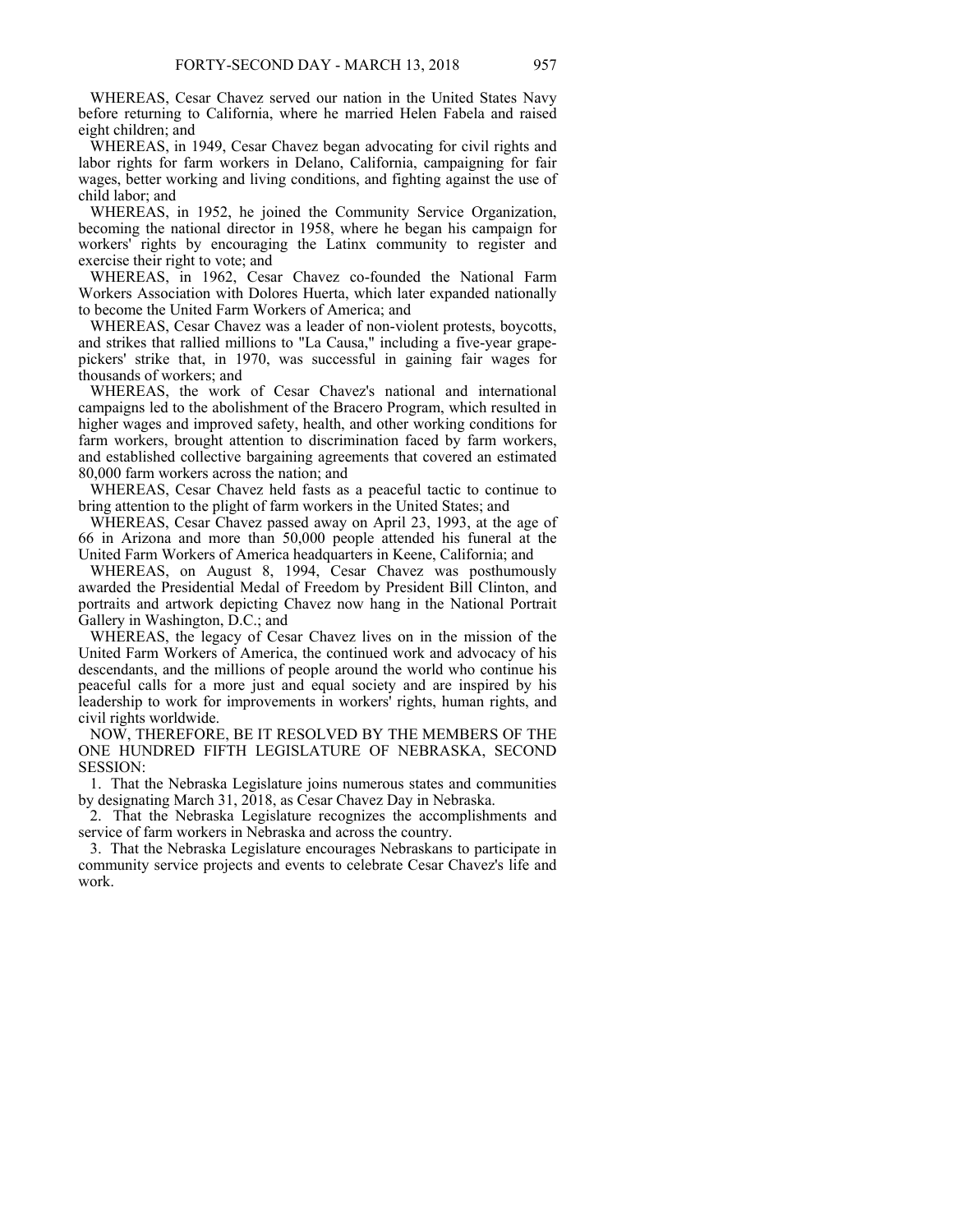Laid over.

### **LEGISLATIVE RESOLUTION 350.** Introduced by Vargas, 7.

 WHEREAS, Dolores Huerta was born on April 10, 1930, in the mining town of Dawson, New Mexico; and

 WHEREAS, Dolores Huerta is the daughter of Juan Fernandez, a coal miner and migrant laborer who harvested beets in Nebraska and went on to become a legislator in New Mexico, and Alicia Chavez, a businesswoman who owned a hotel and restaurant; and

 WHEREAS, Dolores Huerta became interested in civil rights as a young girl after observing her mother welcome low-wage workers and farm worker families into her hotel and participate in community affairs, civic organizations, and church; and

 WHEREAS, Dolores Huerta became involved in school activities in high school and was a dedicated member of the Girl Scouts until the age of 18; and

 WHEREAS, upon graduating high school, Dolores Huerta went on to earn a provisional teaching credential and, after seeing her students come to school hungry and without shoes, left the classroom to help found the Stockton Chapter of the Community Service Organization and fight for economic improvements for Latinx workers and families; and

 WHEREAS, in 1955, Dolores Huerta met Community Service Organization Executive Director Cesar Chavez. They went on to co-found the National Farm Workers Association, which later expanded nationally to become the United Farm Workers of America (UFW); and

 WHEREAS, in 1963, the organizing efforts of Dolores Huerta were successful in securing Aid for Dependent Families and disability insurance for farm workers in California; and

 WHEREAS, the advocacy efforts of Dolores Huerta led to the enactment of the Agricultural Labor Relations Act of 1975, which granted farm workers in California the right to collectively organize and bargain for better wages and working conditions; and

 WHEREAS, despite her personal belief in nonviolence, Dolores Huerta was assaulted while protesting against the policies of then-presidential candidate George H.W. Bush in San Francisco in 1988. She was beaten with a baton by a police officer, who broke her ribs and shattered her spleen, which led the San Francisco Police Department to change its crowd control and officer discipline policies; and

 WHEREAS, throughout her life, Dolores Huerta has been a strong advocate for equality for women, traveling the United States to encourage Latina women to run for office and serving as an honorary co-chair of the historic Women's March on Washington on January 21, 2017; and

 WHEREAS, in 2012, Dolores Huerta was awarded the Presidential Medal of Freedom, the highest civilian award in the United States, by President Barack Obama, and portraits and artwork depicting Huerta hang in the National Portrait Gallery in Washington, D.C.; and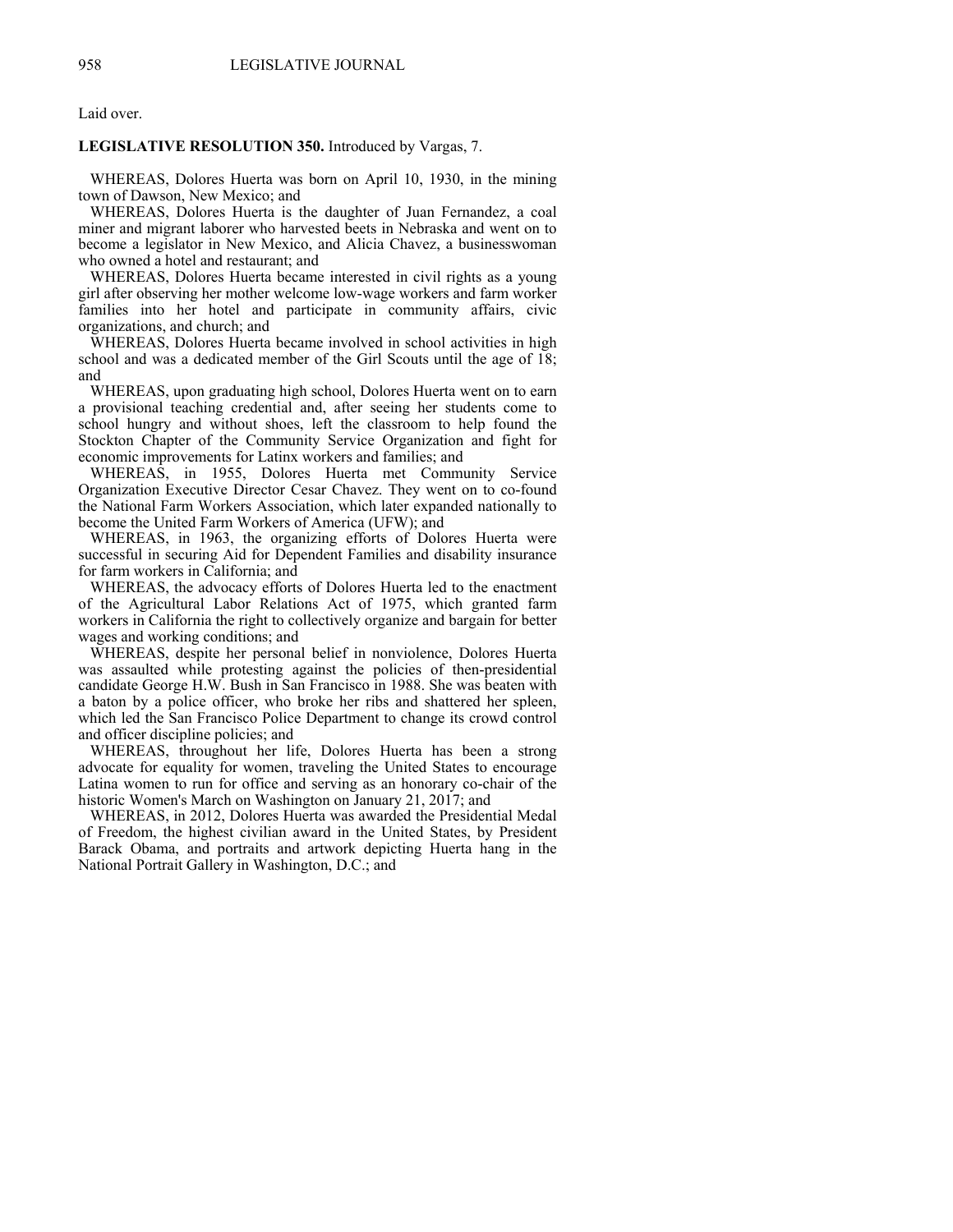WHEREAS, at the age of 87, Dolores Huerta continues her work with the Dolores Huerta Foundation, established in 2002, to develop leaders and advocate for the working poor, women, and children; and

 WHEREAS, Dolores Huerta is the mother of eleven children, the grandmother of fifteen children, and the great-grandmother of seven children, and the most widely acclaimed Mexican-American woman of our time and has been an unparalleled community organizer and activist for the last 50 years who continues to inspire millions of people across the world.

 NOW, THEREFORE, BE IT RESOLVED BY THE MEMBERS OF THE ONE HUNDRED FIFTH LEGISLATURE OF NEBRASKA, SECOND SESSION:

 1. That the Legislature designates April 10, 2018, as Dolores Huerta Day in Nebraska.

 2. That the Legislature recognizes the accomplishments and service of farm workers in this state and across the country.

 3. That the Legislatures encourages Nebraskans to participate in community service projects and events to celebrate Dolores Huerta's life and work.

Laid over.

### **VISITORS**

Visitors to the Chamber were 30 middle school students and teacher from St. Mary's School, Lincoln; student pharmacists from Creighton University School of Pharmacy and UNMC College of Pharmacy; 29 fourth- and fifth-grade students and sponsors from Sacred Heart School, Falls City; and members of the UNL Graduate Leadership Class.

## **RECESS**

At 5:58 p.m., on a motion by Senator Clements, the Legislature recessed until 6:30 p.m.

#### **AFTER RECESS**

The Legislature reconvened at 6:30 p.m., President Foley presiding.

## **ROLL CALL**

The roll was called and all members were present except Senator Crawford who was excused; and Senators Groene, Hansen, Howard, and Wishart who were excused until they arrive.

## **GENERAL FILE**

**LEGISLATIVE BILL 944.** The Morfeld motion, MO259, found in this day's Journal, to bracket until April 18, 2018, was renewed.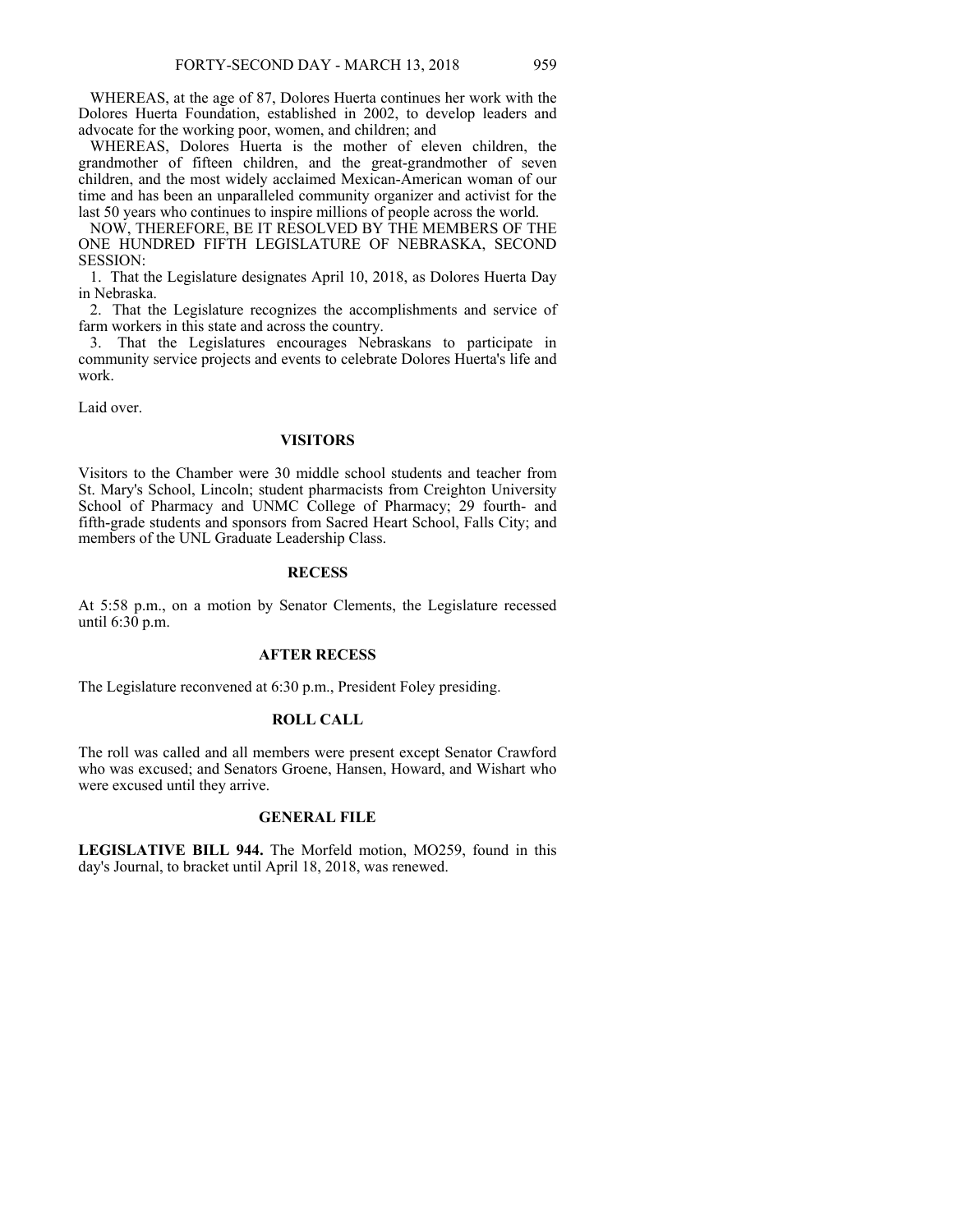## **SPEAKER SCHEER PRESIDING**

## **PRESIDENT FOLEY PRESIDING**

Senator Morfeld withdrew his motion to bracket.

Senator Bolz withdrew her amendment, AM2274, found on page 876 and considered in this day's Journal.

Senator Stinner offered the following motion: MO261 Invoke cloture pursuant to Rule 7, Sec. 10.

Senator Stinner moved for a call of the house. The motion prevailed with 35 ayes, 1 nay, and 13 not voting.

Senator Stinner requested a roll call vote on the motion to invoke cloture.

Voting in the affirmative, 33:

| Albrecht         | <b>Clements</b> | Hilkemann | Lowe      | <b>Stinner</b> |
|------------------|-----------------|-----------|-----------|----------------|
| Baker            | Ebke            | Hughes    | McDonnell | Thibodeau      |
| <b>Bolz</b>      | Friesen         | Kolowski  | Murante   | Watermeier     |
| <b>Bostelman</b> | Geist           | Kolterman | Ouick     | Williams       |
| <b>Brasch</b>    | Groene          | Kuehn     | Riepe     | Wishart        |
| <b>Brewer</b>    | Halloran        | Lindstrom | Scheer    |                |
| <b>Briese</b>    | Hilgers         | Linehan   | Smith     |                |

Voting in the negative, 3:

| Chambers | Morfeld | Pansing Brooks |
|----------|---------|----------------|
|----------|---------|----------------|

Present and not voting, 12:

| <b>Blood</b> | Harr   | Larson      | Vargas |
|--------------|--------|-------------|--------|
| Erdman       | Howard | McCollister | Walz   |
| Hansen       | Krist  | Schumacher  | Wayne  |

Excused and not voting, 1:

Crawford

The Stinner motion to invoke cloture prevailed with 33 ayes, 3 nays, 12 present and not voting, and 1 excused and not voting.

The committee amendment, AM1699, was adopted with 41 ayes, 1 nay, 6 present and not voting, and 1 excused and not voting.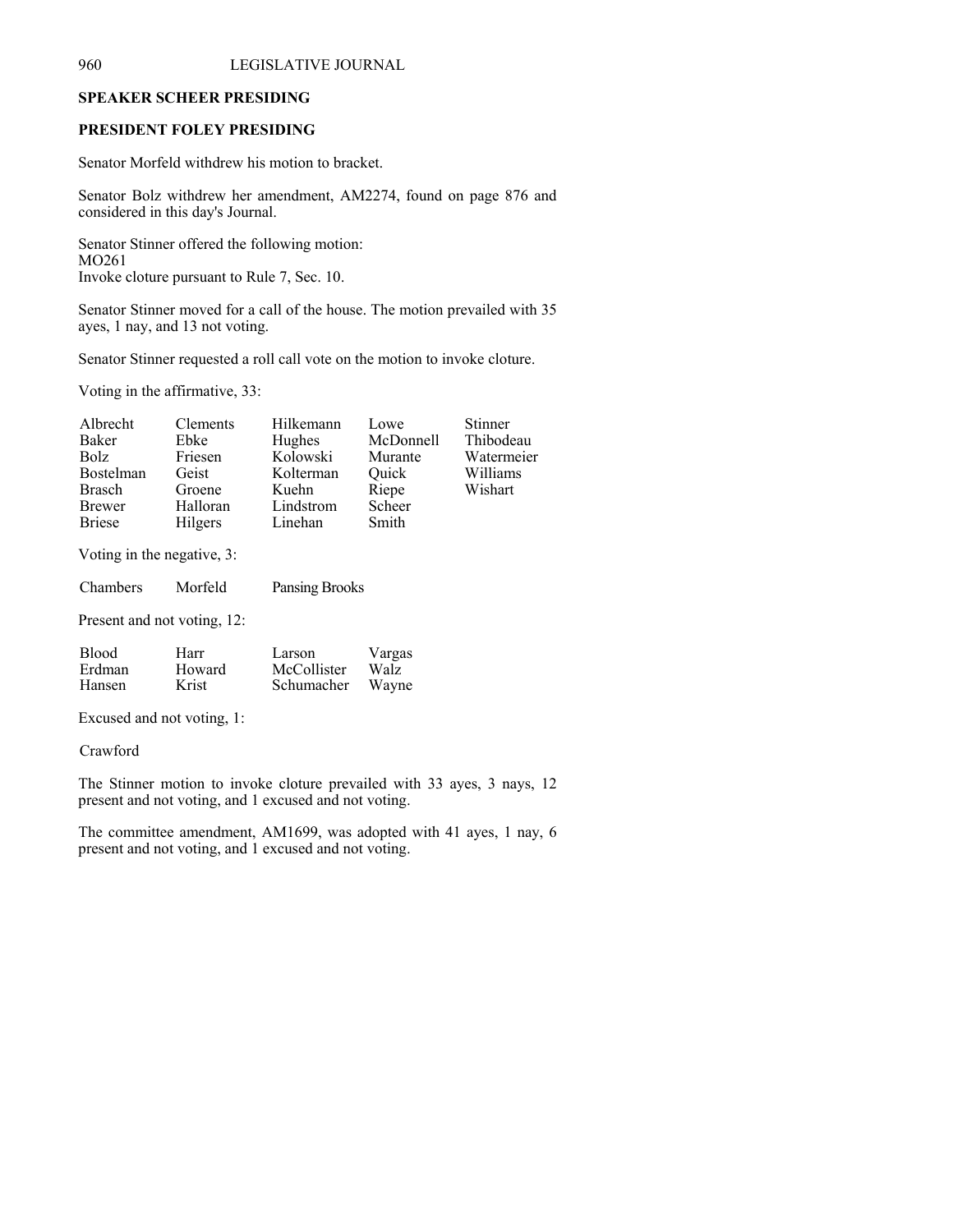Senator Chambers requested a roll call vote on the advancement of the bill.

Voting in the affirmative, 38:

| Albrecht<br><b>Baker</b><br><b>Bolz</b><br><b>Bostelman</b><br><b>Brasch</b><br><b>Brewer</b><br><b>Briese</b> | Ebke<br>Geist<br>Groene<br>Halloran<br>Hansen<br>Harr<br>Hilgers | Hughes<br>Kolowski<br>Kolterman<br>Kuehn<br>Lindstrom<br>Linehan<br>Lowe | McDonnell<br>Murante<br>Quick<br>Riepe<br>Scheer<br>Schumacher<br>Smith | Thibodeau<br>Vargas<br>Walz<br>Watermeier<br>Williams<br>Wishart |
|----------------------------------------------------------------------------------------------------------------|------------------------------------------------------------------|--------------------------------------------------------------------------|-------------------------------------------------------------------------|------------------------------------------------------------------|
| <b>Clements</b>                                                                                                | Hilkemann                                                        | McCollister                                                              | <b>Stinner</b>                                                          |                                                                  |

Voting in the negative, 6:

| Chambers<br>Erdman         | Larson<br>Morfeld | Pansing Brooks<br>Wayne |       |
|----------------------------|-------------------|-------------------------|-------|
| Present and not voting, 4: |                   |                         |       |
| <b>Blood</b>               | Friesen           | Howard                  | Krist |

Excused and not voting, 1:

Crawford

Advanced to Enrollment and Review Initial with 38 ayes, 6 nays, 4 present and not voting, and 1 excused and not voting.

The Chair declared the call raised.

LEGISLATIVE BILL 950. Title read. Considered.

Committee AM2359, found on page 929, was offered.

Senator Chambers offered the following motion: MO262 Bracket until April 18, 2018.

Pending.

## **AMENDMENT(S) - Print in Journal**

Senator Pansing Brooks filed the following amendment to LB944: AM2346

(Amendments to Standing Committee amendments, AM1699) 1 1. On page 48, strike lines 5 through 18.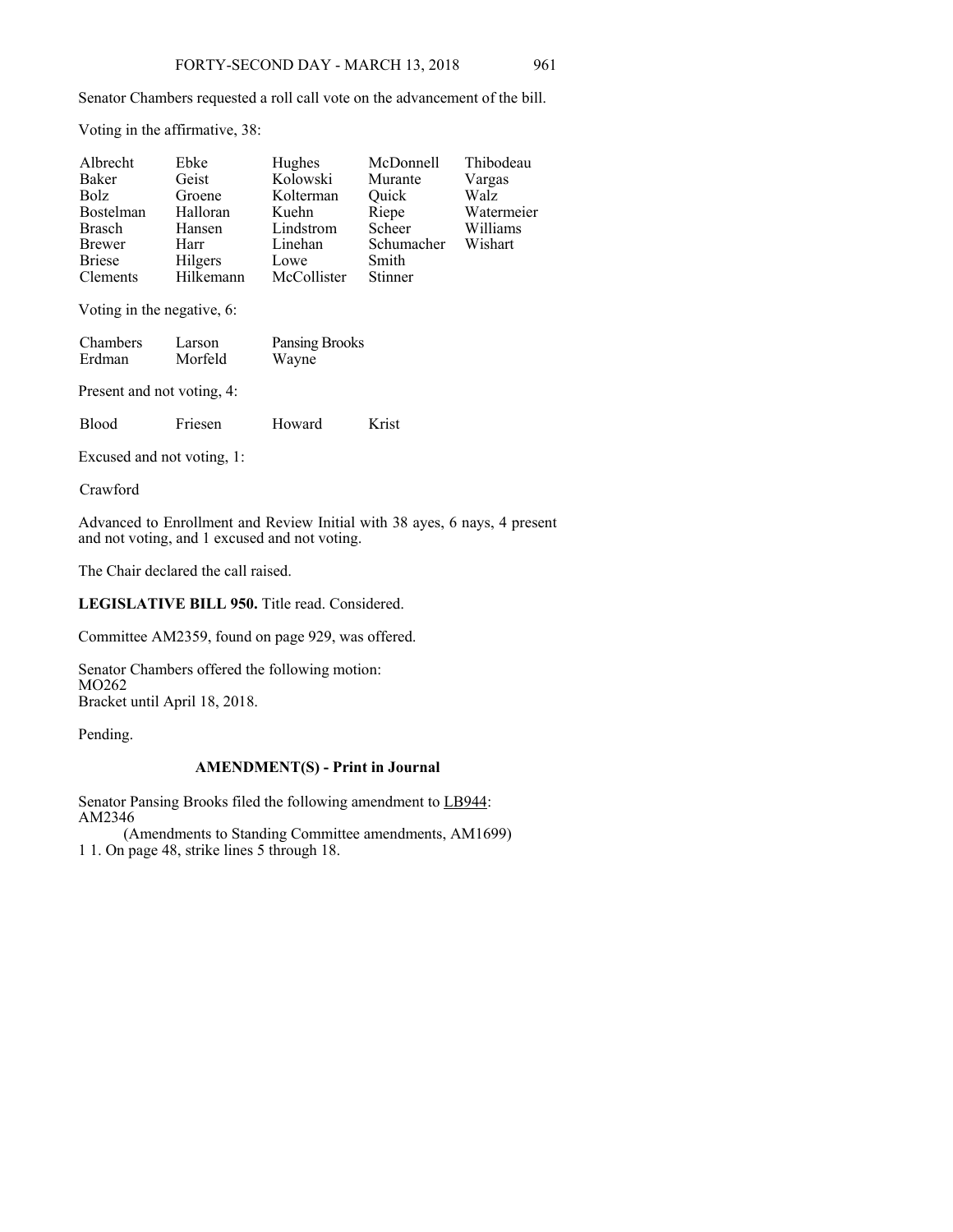Senator Erdman filed the following amendment to LB944: AM2405

(Amendments to Standing Committee amendments, AM1699) 1 1. On page 66, lines 3 and 4, strike "574,745,874" and insert 2 "557,329,332".

Senator Erdman filed the following amendment to LB944: AM2407

(Amendments to Standing Committee amendments, AM1699) 1 1. On page 66, lines 3 and 4, strike "574,745,874" and insert 2 "557,329,332".

Senator Schumacher filed the following amendment to LB944: AM2356

- (Amendments to Standing Committee amendments, AM1699)
- 1 1. Insert the following new section:
- 2 Section 1. Section 68-911, Revised Statutes Cumulative Supplement, 3 2016, is amended to read:
- 4 68-911 (1) Medical assistance shall include coverage for health care
- 5 and related services as required under Title XIX of the federal Social
- 6 Security Act, including, but not limited to:
- 7 (a) Inpatient and outpatient hospital services;
- 8 (b) Laboratory and X-ray services;
- 9 (c) Nursing facility services;
- 10 (d) Home health services;
- 11 (e) Nursing services;
- 12 (f) Clinic services;
- 13 (g) Physician services;
- 14 (h) Medical and surgical services of a dentist;
- 15 (i) Nurse practitioner services;
- 16 (j) Nurse midwife services;
- 17 (k) Pregnancy-related services;
- 18 (l) Medical supplies;
- 19 (m) Mental health and substance abuse services; and
- 20 (n) Early and periodic screening and diagnosis and treatment
- 21 services for children which shall include both physical and behavioral
- 22 health screening, diagnosis, and treatment services.
- 23 (2) In addition to coverage otherwise required under this section,
- 24 medical assistance may include coverage for health care and related
- 25 services as permitted but not required under Title XIX of the federal
- 26 Social Security Act, including, but not limited to:
- 1 (a) Prescribed drugs;
- 2 (b) Intermediate care facilities for persons with developmental
- 3 disabilities;
- 4 (c) Home and community-based services for aged persons and persons
- 5 with disabilities;
- 6 (d) Dental services;
- 7 (e) Rehabilitation services;
- 8 (f) Personal care services;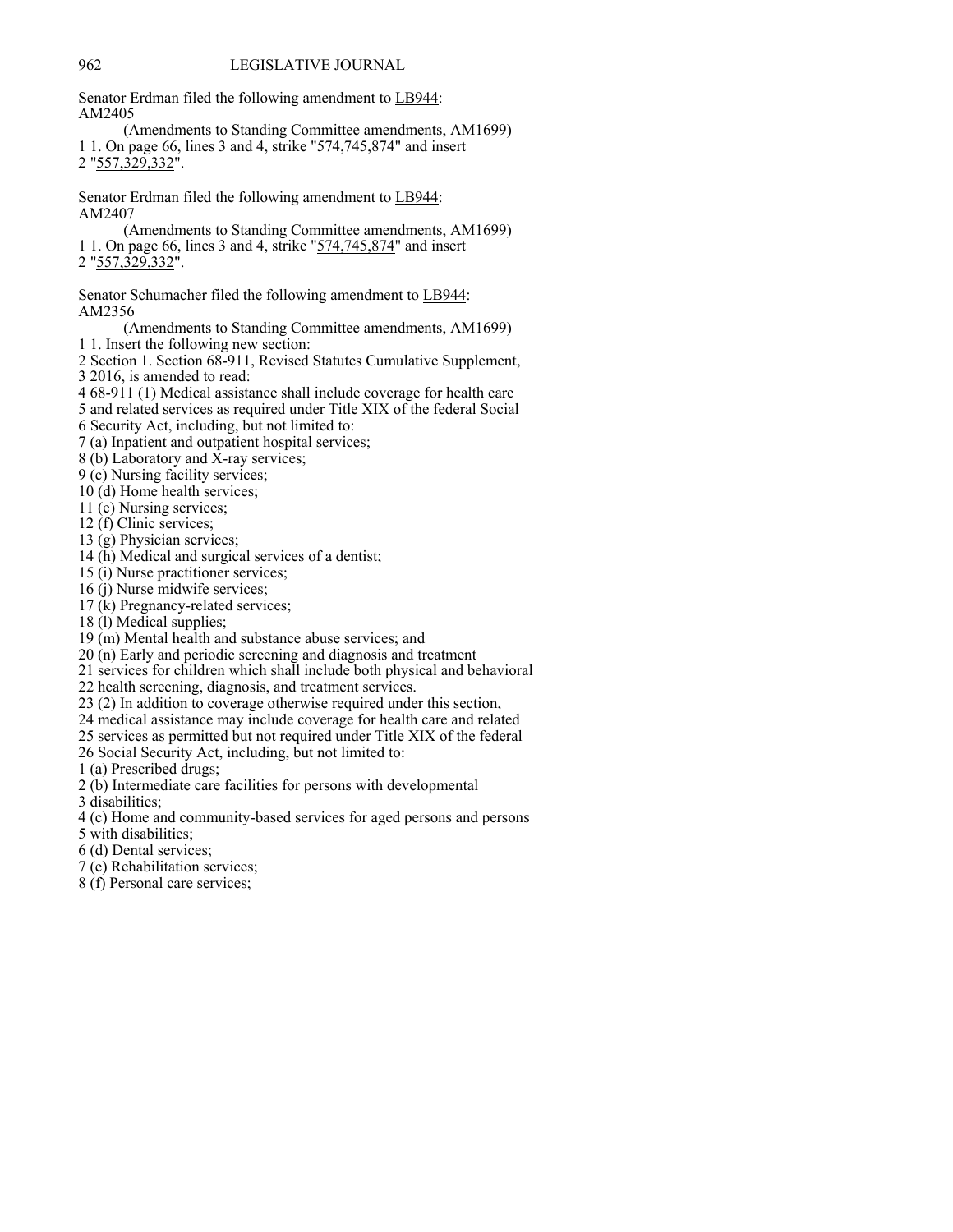9 (g) Durable medical equipment;

10 (h) Medical transportation services;

- 11 (i) Vision-related services;
- 12 (j) Speech therapy services;
- 13 (k) Physical therapy services;
- 14 (l) Chiropractic services;
- 15 (m) Occupational therapy services;
- 16 (n) Optometric services;
- 17 (o) Podiatric services;
- 18 (p) Hospice services;
- 19 (q) Mental health and substance abuse services;
- 20 (r) Hearing screening services for newborn and infant children; and
- 21 (s) Administrative expenses related to administrative activities,
- 22 including outreach services, provided by school districts and educational
- 23 service units to students who are eligible or potentially eligible for

24 medical assistance.

- 25 (3) No later than July 1, 2009, the department shall submit a state 26 plan amendment or waiver to the federal Centers for Medicare and Medicaid
- 27 Services to provide coverage under the medical assistance program for
- 28 community-based secure residential and subacute behavioral health
- 29 services for all eligible recipients, without regard to whether the 30 recipient has been ordered by a mental health board under the Nebraska
- 31 Mental Health Commitment Act to receive such services.
- 1 (4) On or before October 1, 2014, the department, after consultation 2 with the State Department of Education, shall submit a state plan 3 amendment to the federal Centers for Medicare and Medicaid Services, as 4 necessary, to provide that the following are direct reimbursable services 5 when provided by school districts as part of an individualized education 6 program or an individualized family service plan: Early and periodic
- 7 screening, diagnosis, and treatment services for children; medical
- 8 transportation services; mental health services; nursing services;
- 9 occupational therapy services; personal care services; physical therapy
- 10 services; rehabilitation services; speech therapy and other services for 11 individuals with speech, hearing, or language disorders; and vision-12 related services.
- 13 (5) No later than September 1, 2018, the department shall submit a
- 14 state plan amendment to the federal Centers for Medicare and Medicaid
- 15 Services for the purpose of providing medical assistance for family
- 16 planning services for persons whose family's earned income is at or below
- 17 one hundred eighty-five percent of the federal poverty level as permitted
- 18 under section 1902(a)(10)(A)(ii)(XXI) of the federal Social Security Act,
- 19 as amended, 42 U.S.C. 1396a(a)(10)(A)(ii)(XXI), as such act and section
- 20 existed on January 1, 2018.
- 21 (6) For purposes of this section, family planning services shall be
- 22 consistent with 42 U.S.C. 1396a(a)(10)(G)(XVI) and includes coverage,
- 23 without imposition of utilization controls, of: All United States Food
- 24 and Drug Administration-approved family planning methods, including the
- 25 drug or device, insertion or provision, and removal; screening and
- 26 treatment for cervical and breast cancers, including cancer prevention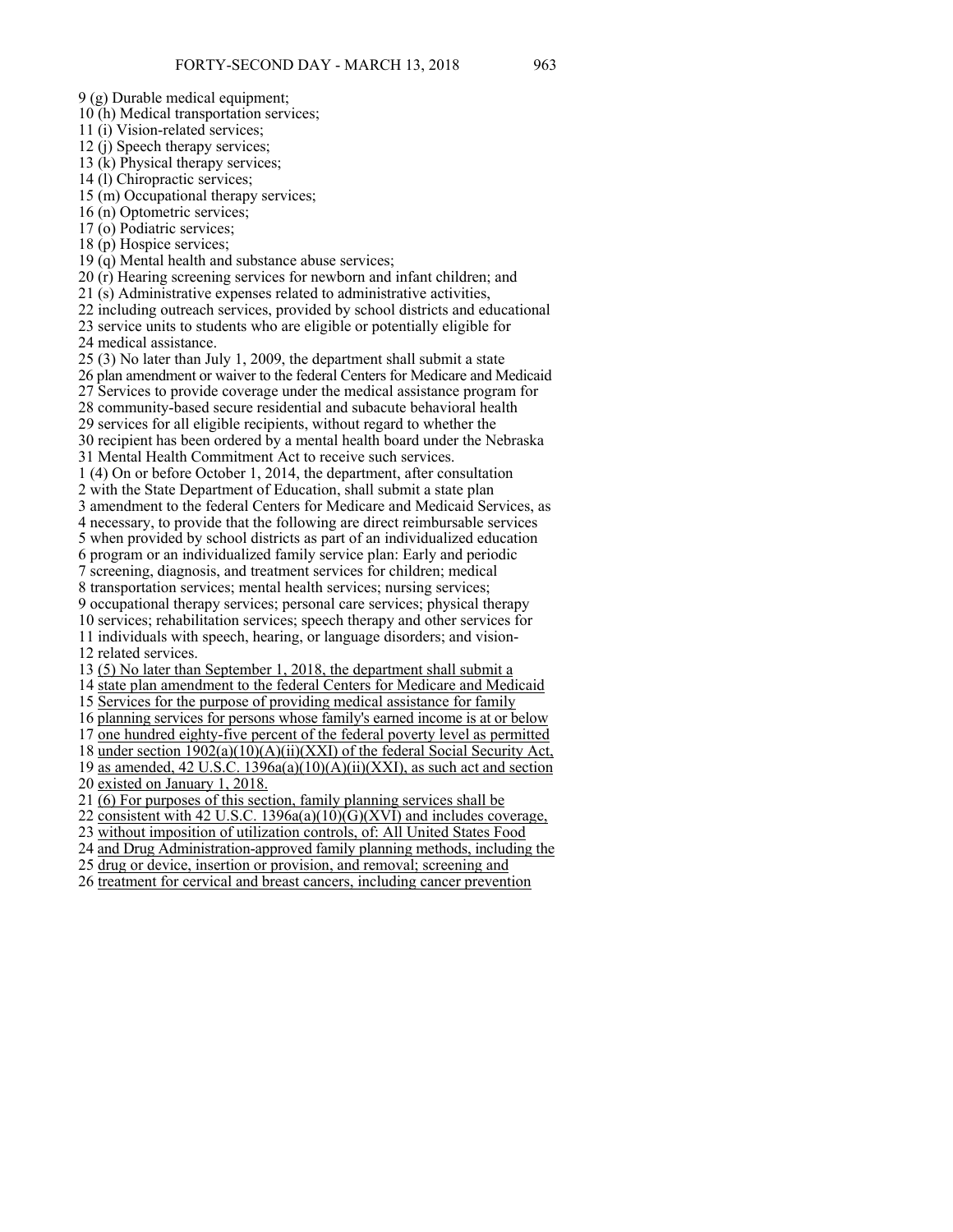27 vaccinations; interpersonal violence screening and prevention; and

- 28 follow-up family planning appointments and counseling. To the extent
- 29 permitted by federal law without jeopardizing federal funding, family
- 30 planning services also includes, but is not limited to, training in the
- 31 responsibilities of parenthood and education in the financial, career,
- 1 and generational implications of pregnancy and child rearing.
- 2 (7) No state funds shall be utilized to pay for elective abortion

3 services.

4 2. Renumber the remaining sections and correct the repealer and 5 internal references accordingly.

Senator Bolz filed the following amendment to LB944: AM2408

(Amendments to Standing Committee amendments, AM1699)

- 1 1. On page 48, strike lines 5 through 18 and insert:
- 2 "No funds appropriated or distributed under the Federal Title X
- 3 program shall be used for abortion or abortion counseling.

4 No funds shall be granted to an organization that performs, assists

- 5 with the performance of, or provides directive counseling in favor of
- 6 abortion. Organizations may provide neutral, factual information,
- 7 nondirective counseling, or referral upon request. An otherwise qualified
- 8 organization shall not be disqualified from receipt of Title X funds when
- 9 the organization can demonstrate objective independence. Objective
- 10 independence includes legal, physical, and financial separation between
- 11 the provision of abortion services and the services provided with Title X 12 funds.
- 
- 13 It is the intent of the Legislature that Title X funds shall be

14 distributed statewide and that the Department of Health and Human

- 15 Services shall ensure that a network is maintained that is sufficient in
- 16 numbers and types of providers to assure that Title X services will be

17 accessible without unreasonable delay.".

Senator Bolz filed the following amendment to LB944: AM2410

(Amendments to Final Reading copy)

1 1. On page 48, strike lines 5 through 18 and insert:

2 "No funds appropriated or distributed under the Federal Title X

3 program shall be used for abortion or abortion counseling.

4 No funds shall be granted to an organization that performs, assists

- 5 with the performance of, or provides directive counseling in favor of
- 6 abortion. Organizations may provide neutral, factual information,
- 7 nondirective counseling, or referral upon request. An otherwise qualified
- 8 organization shall not be disqualified from receipt of Title X funds when
- 9 the organization can demonstrate objective independence. Objective
- 10 independence includes legal, physical, and financial separation between 11 the provision of abortion services and the services provided with Title X
- 12 funds.

13 It is the intent of the Legislature that Title X funds shall be

14 distributed statewide and that the Department of Health and Human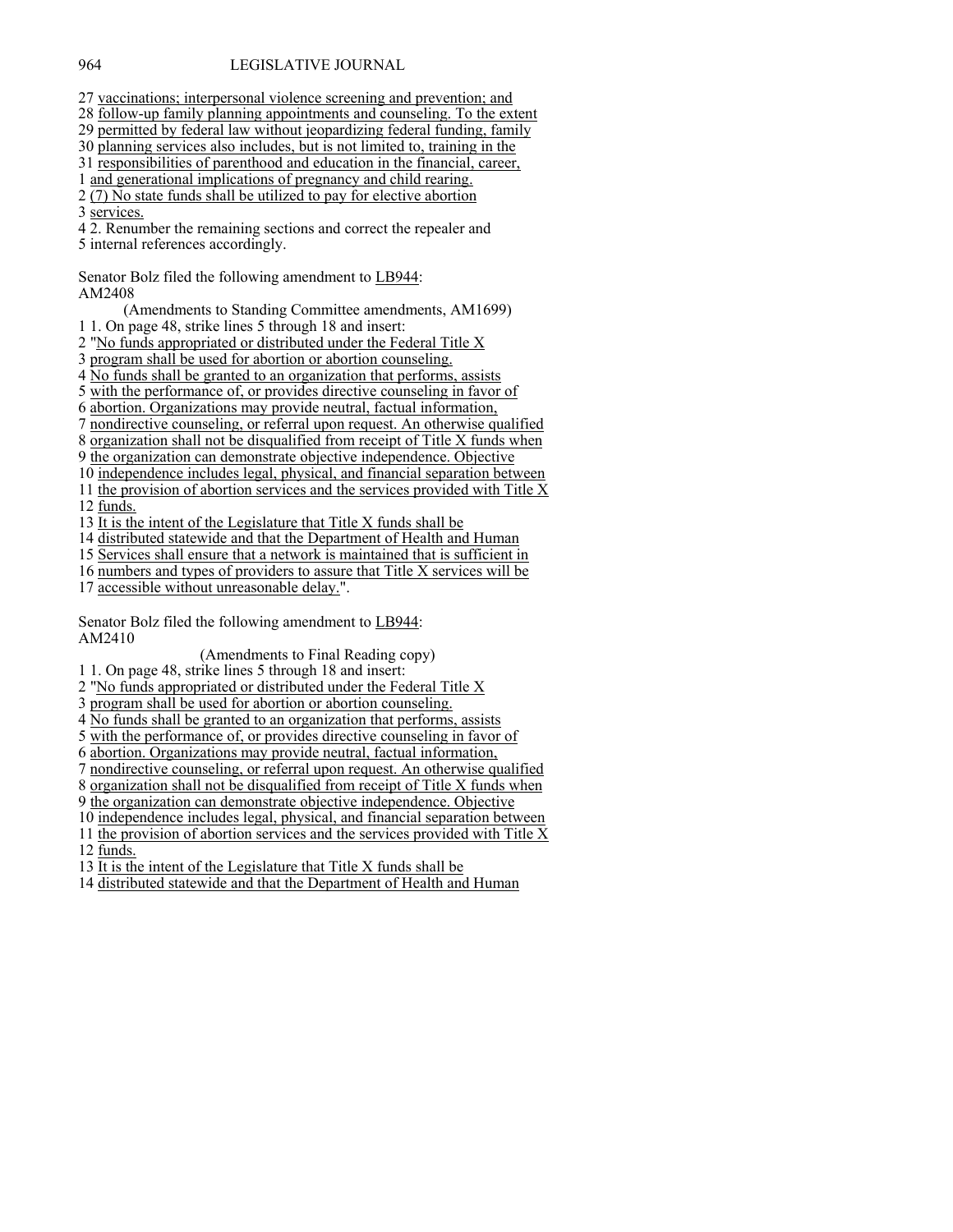15 Services shall ensure that a network is maintained that is sufficient in 16 numbers and types of providers to assure that Title X services will be

17 accessible without unreasonable delay.".

Senator Chambers filed the following amendment to LB944: FA116 Amend AM1699 Page 48, line 5 strike "Pursuant to" and insert "In accord with".

Senator Chambers filed the following amendment to LB944: FA117 Amend AM1699 Page 48, line 18 following the period insert, "This provision is designed to serve as a campaign issue in the Governor's bid for reelection." .

### **MOTION(S) - Print in Journal**

Senator Chambers filed the following motion to LB944: MO260 Recommit to the Appropriations Committee.

## **MOTION - Adjournment**

Senator Baker moved to adjourn until 9:00 a.m., Wednesday, March 14, 2018.

Senator Wayne moved for a call of the house. The motion prevailed with 22 ayes, 3 nays, and 24 not voting.

Senator Watermeier requested a roll call vote on the motion to adjourn.

Voting in the affirmative, 2:

Baker Pansing Brooks

Voting in the negative, 38:

| Albrecht                   | Erdman   | Kolterman   | Murante        | Vargas     |
|----------------------------|----------|-------------|----------------|------------|
| <b>Blood</b>               | Friesen  | Krist       | Ouick          | Walz       |
| Bolz                       | Geist    | Kuehn       | Riepe          | Watermeier |
| <b>Brasch</b>              | Halloran | Lindstrom   | Scheer         | Wayne      |
| <b>Brewer</b>              | Hansen   | Linehan     | Schumacher     | Williams   |
| <b>Briese</b>              | Harr     | Lowe        | Smith          | Wishart    |
| Chambers                   | Hilgers  | McCollister | <b>Stinner</b> |            |
| Clements                   | Hughes   | McDonnell   | Thibodeau      |            |
| Present and not voting, 4: |          |             |                |            |

Bostelman Ebke Groene Howard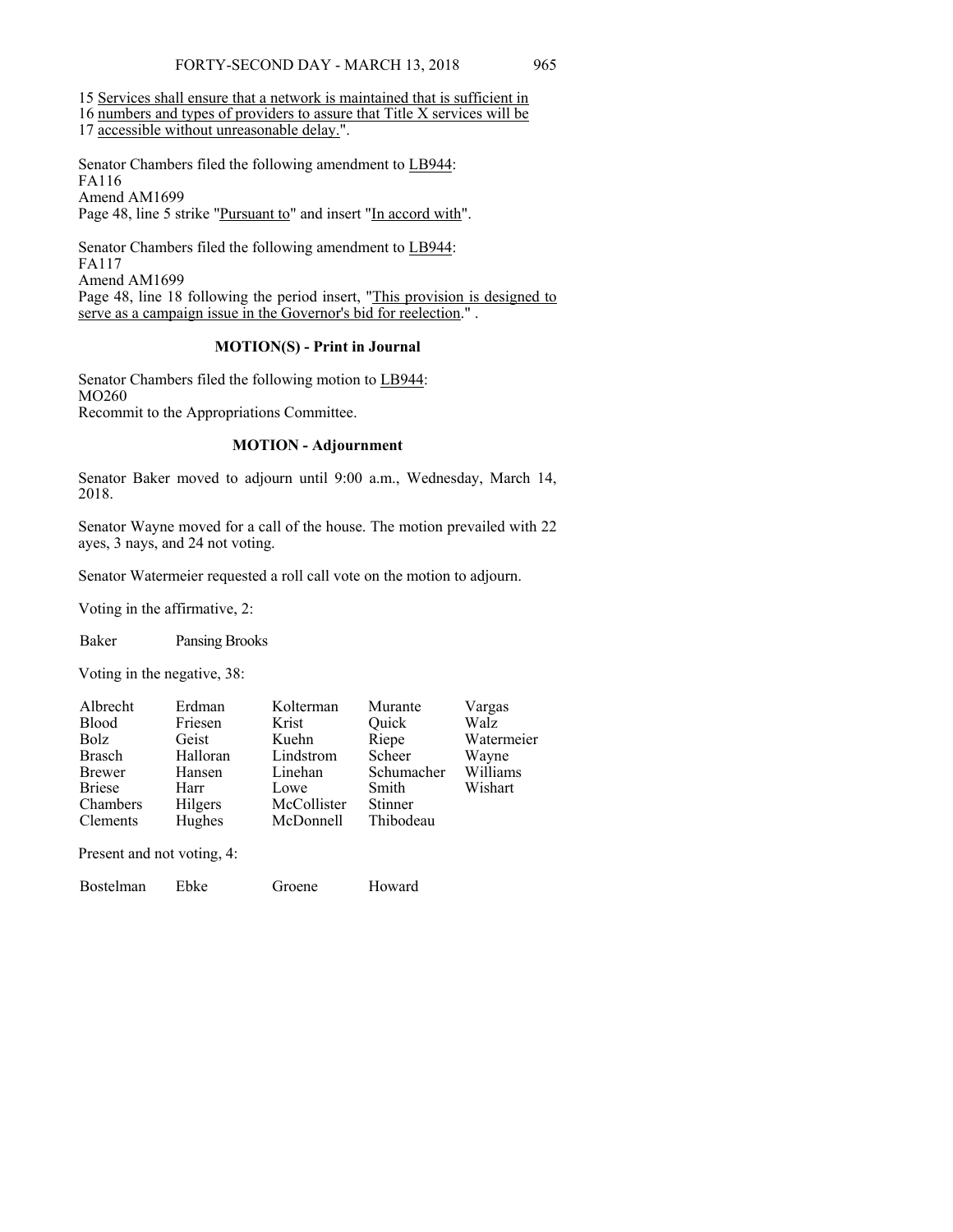Excused and not voting, 5:

Crawford Hilkemann Kolowski Larson Morfeld

The Baker motion to adjourn failed with 2 ayes, 38 nays, 4 present and not voting, and 5 excused and not voting.

The Chair declared the call raised.

## **GENERAL FILE**

**LEGISLATIVE BILL 950.** Senator Chambers renewed his motion, MO262, found in this day's Journal, to bracket until April 18, 2018.

Senator Chambers moved for a call of the house. The motion prevailed with 14 ayes, 2 nays, and 33 not voting.

Senator Chambers requested a roll call vote on the motion to bracket.

Voting in the affirmative, 0.

Voting in the negative, 41:

| Albrecht      | Erdman    | Krist       | Pansing Brooks Walz |            |
|---------------|-----------|-------------|---------------------|------------|
| <b>Blood</b>  | Friesen   | Kuehn       | Quick               | Watermeier |
| <b>Bolz</b>   | Geist     | Lindstrom   | Riepe               | Wayne      |
| Bostelman     | Groene    | Linehan     | Scheer              | Williams   |
| Brasch        | Halloran  | Lowe        | Schumacher          | Wishart    |
| <b>Brewer</b> | Hansen    | McCollister | Smith               |            |
| <b>Briese</b> | Harr      | McDonnell   | <b>Stinner</b>      |            |
| Clements      | Hughes    | Morfeld     | Thibodeau           |            |
| Ebke          | Kolterman | Murante     | Vargas              |            |

Present and not voting, 1:

Chambers

Excused and not voting, 7:

| Baker    | Hilgers   | Howard   | Larson |
|----------|-----------|----------|--------|
| Crawford | Hilkemann | Kolowski |        |

The Chambers motion to bracket failed with 0 ayes, 41 nays, 1 present and not voting, and 7 excused and not voting.

The Chair declared the call raised.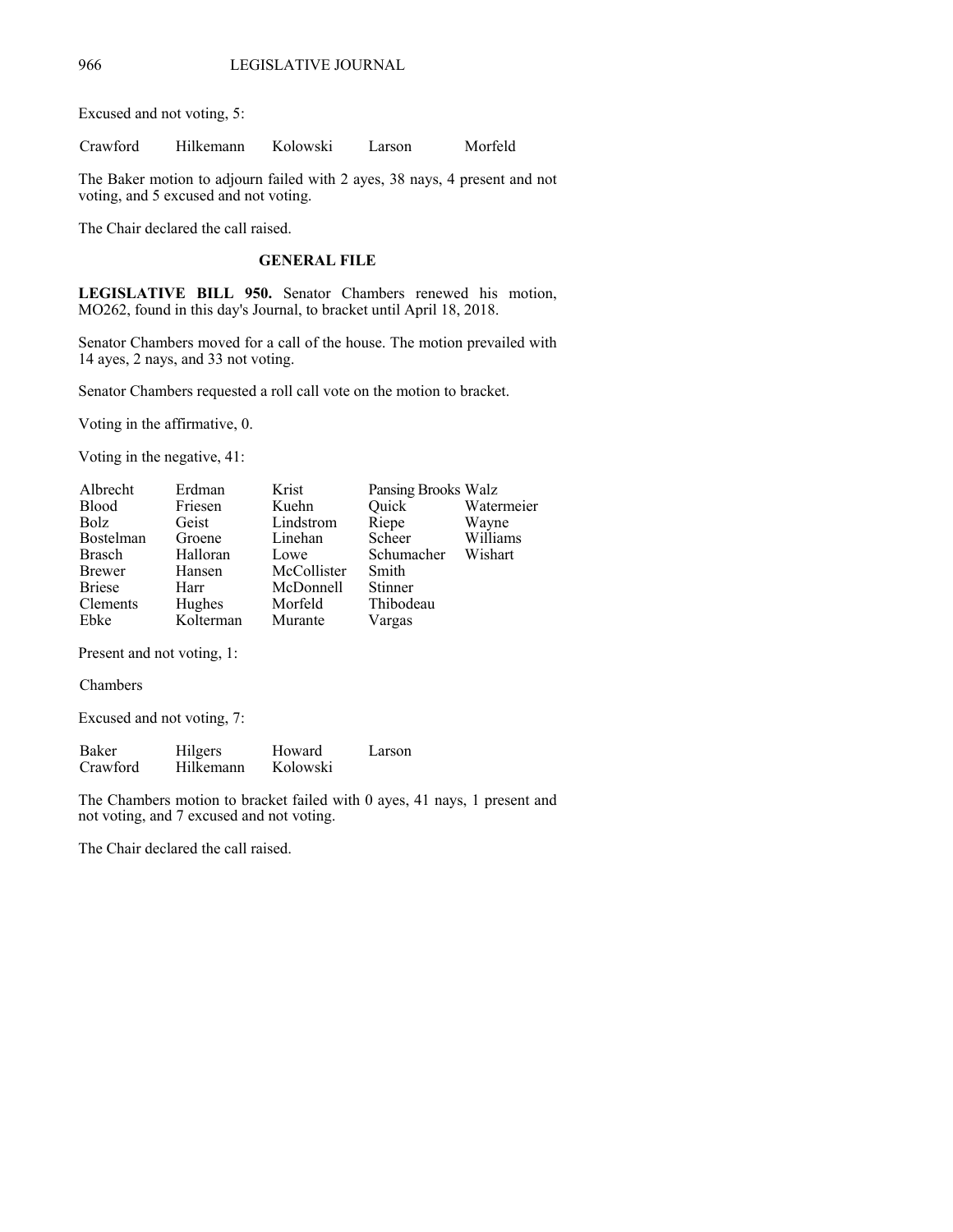Senator Chambers offered the following motion: MO263 Reconsider the vote taken to bracket.

Senator Chambers moved for a call of the house. The motion prevailed with 12 ayes, 5 nays, and 32 not voting.

Senator Chambers requested a roll call vote on the motion to reconsider.

Voting in the affirmative, 0.

Voting in the negative, 40:

| Albrecht         | Ebke     | Kolterman   | Morfeld               | <b>Stinner</b> |
|------------------|----------|-------------|-----------------------|----------------|
| <b>Blood</b>     | Erdman   | Krist       | Murante               | Thibodeau      |
| <b>Bolz</b>      | Friesen  | Kuehn       | Pansing Brooks Vargas |                |
| <b>Bostelman</b> | Geist    | Lindstrom   | Quick                 | Walz           |
| <b>Brasch</b>    | Halloran | Linehan     | Riepe                 | Watermeier     |
| <b>Brewer</b>    | Hansen   | Lowe        | Scheer                | Wayne          |
| <b>Briese</b>    | Harr     | McCollister | Schumacher            | Williams       |
| <b>Clements</b>  | Hughes   | McDonnell   | Smith                 | Wishart        |

Present and not voting, 1:

Chambers

Excused and not voting, 8:

| Baker    | Groene  | Hilkemann | Kolowski |
|----------|---------|-----------|----------|
| Crawford | Hilgers | Howard    | Larson   |

The Chambers motion to reconsider failed with 0 ayes, 40 nays, 1 present and not voting, and 8 excused and not voting.

The Chair declared the call raised.

Senator Chambers offered the following motion: MO264 Recommit to the Business and Labor Committee.

Senator Chambers withdrew his motion to recommit to committee.

The committee amendment, AM2359, was adopted with 33 ayes, 0 nays, 8 present and not voting, and 8 excused and not voting.

Advanced to Enrollment and Review Initial with 36 ayes, 0 nays, 5 present and not voting, and 8 excused and not voting.